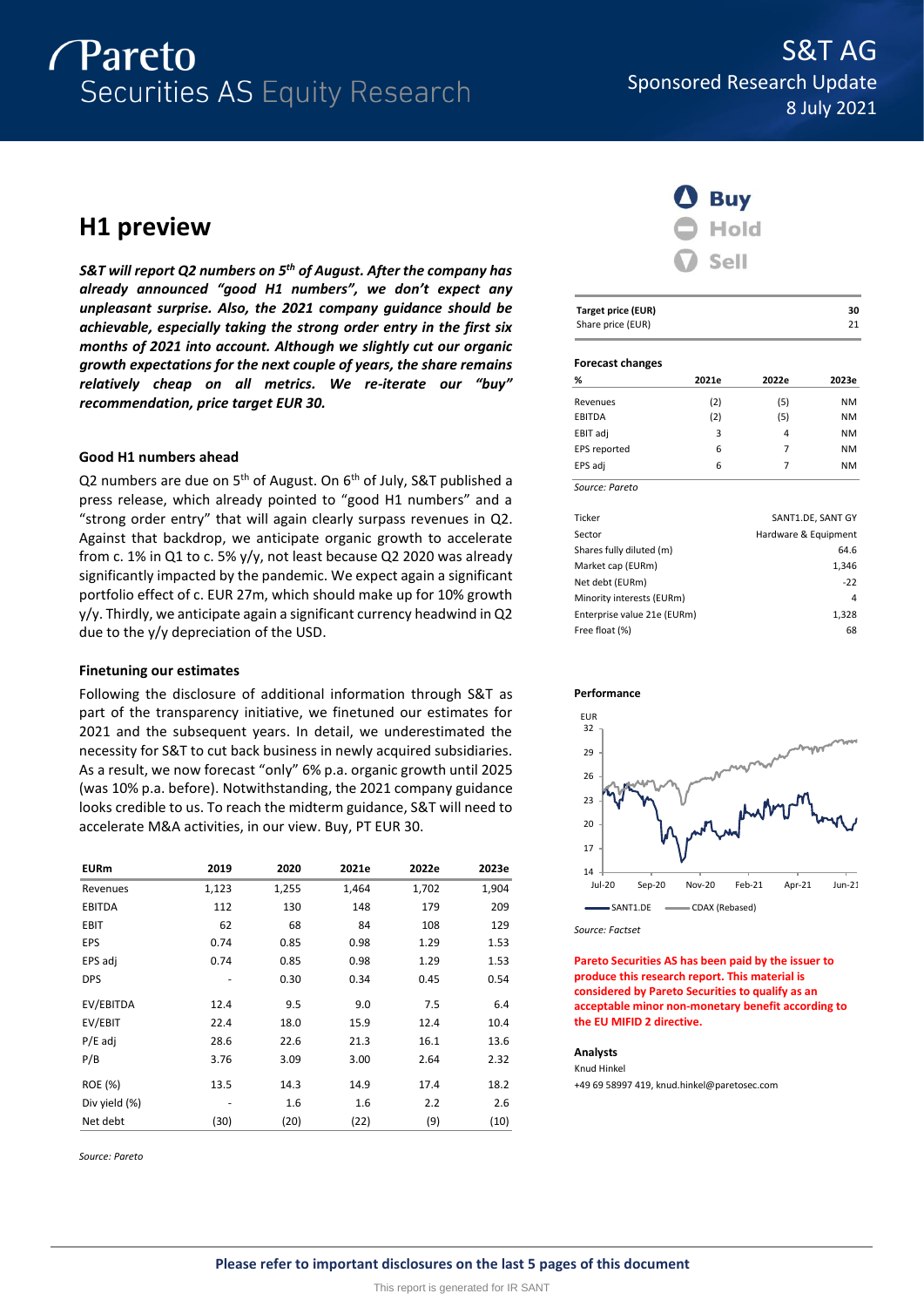# **H1 outlook**

## **Exhibit 1: Outlook Q2 Exhibit 2: Outlook H1**

|                     |             | Actual              | Pareto   |         |                                     | Actual  | Pareto   |         |
|---------------------|-------------|---------------------|----------|---------|-------------------------------------|---------|----------|---------|
| <b>S&amp;T AG</b>   |             | Q <sub>2</sub> 2020 | Q2 2021e | yoy (%) | <b>S&amp;T AG</b>                   | H1 2020 | H1 2021e | yoy (%) |
| <b>Revenues</b>     | <b>EURm</b> | 269                 | 302      | 12.2    | <b>EURm</b><br><b>Revenues</b>      | 539     | 596      | 10.6    |
| <b>Gross profit</b> |             | 103.8               | 119.0    | 14.7    | $\mathbf{u}$<br><b>Gross profit</b> | 211.6   | 235.1    | 11.1    |
| margin              |             | 38.6%               | 39.5%    | 83 bps  | margin                              | 39.3%   | 39.5%    | 19 bps  |
| <b>EBITDA</b>       |             | 27.0                | 30.3     | 12.2    | $\mathbf{u}$<br><b>EBITDA</b>       | 52.0    | 58.5     | 12.5    |
| margin              |             | 10.1%               | 10.1%    | 0 bps   | margin                              | 9.7%    | 9.8%     | 17 bps  |
| <b>EBIT</b>         | <b>EURm</b> | 13.1                | 14.8     | 13.0    | <b>EURm</b><br><b>EBIT</b>          | 24.3    | 27.5     | 13.2    |
| margin              | %           | 4.9%                | 4.9%     | 3 bps   | %<br>margin                         | 4.5%    | 4.6%     | 11 bps  |

As a reminder, S&T published Q1 numbers that were to some degree influenced by the current chip shortage. Although reported group revenues were up 9% and EBITDA by 13%, this was to a large part due to portfolio effects (Iskratel and Citycomp). Organically, the revenues were up 1.3%. Moreover, S&T suffered from a currency headwind of EUR 6.5m.

Q2 numbers are due on  $5<sup>th</sup>$  of August. On  $6<sup>th</sup>$  of July, S&T published a press release, which already pointed to "good H1 numbers" and a "strong order entry" that will again clearly surpass revenues in Q2. As a reminder, S&T has booked order worth EUR 404m in the first quarter, which compared with Q1 revenues of EUR 294m. Main drivers in the second quarter were said to be the public and the medical sector.

Against that backdrop, our expectations for Q2 are as follows: We expect again a significant portfolio effect of c. EUR 27m, which makes up for 10% growth y/y. We anticipate (FX-adjusted) organic growth to accelerate to 5%, not least because Q2 2020 was already significantly impacted by the pandemic. Thirdly, we expect again a significant currency headwind in Q2 due to the y/y depreciation of the USD, that stand for roughly one third of revenues and will cost S&T almost 3 percentage points top line growth in Q2, in our view.

Regarding earnings, we don't expect S&T to make substantial margin progress, mainly because of the newly consolidated business with below average profitability that should eat up potential efficiency gains realized in the existing business units.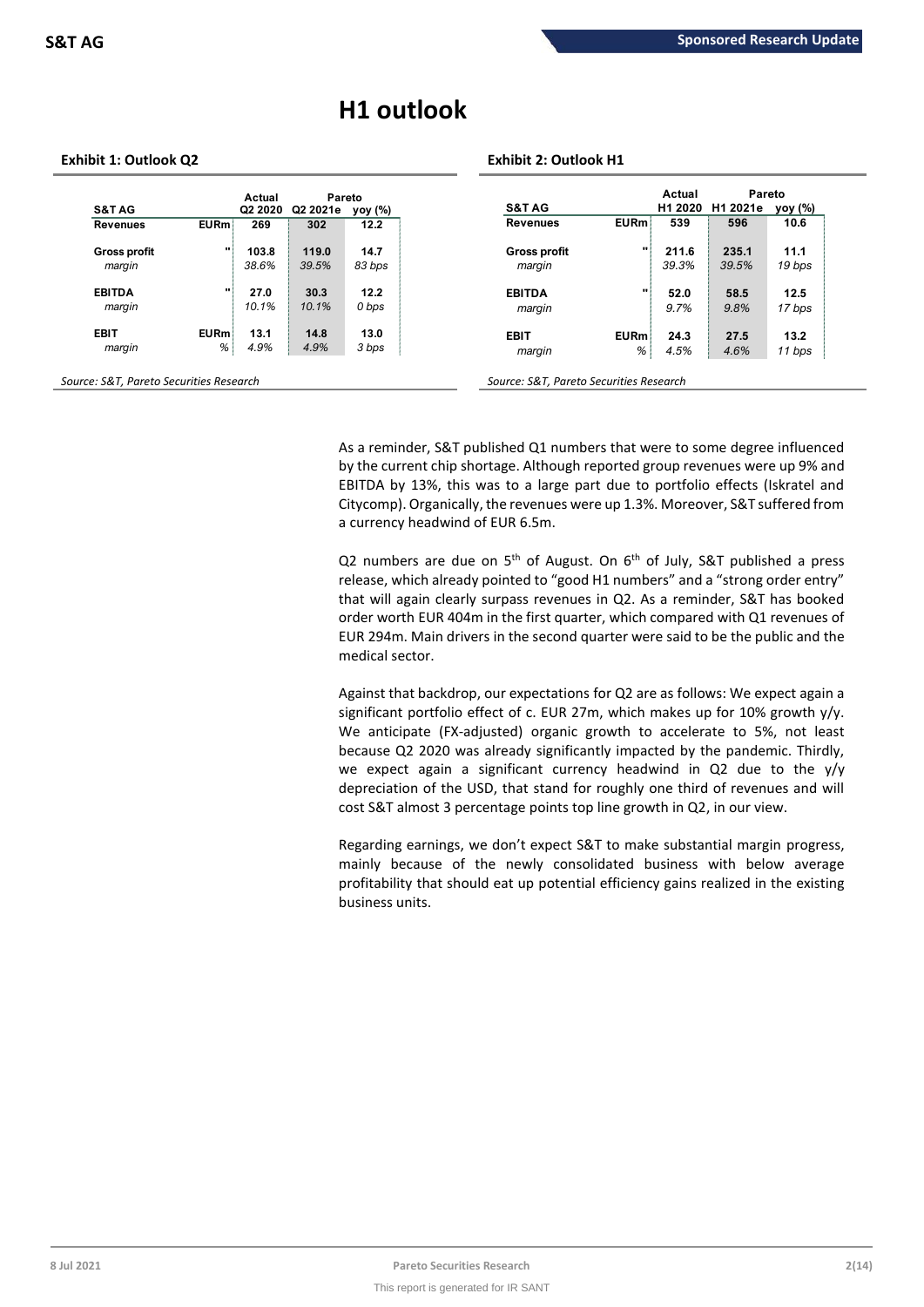## **Estimates update**



**Exhibit 3: A closer look at our revenue expectation**

After the disclosure of additional information through S&T, we finetuned our estimates for 2021 and the subsequent years. In detail, we underestimated the necessity for S&T to cut back business in newly acquired subsidiaries. Once these entities are consolidated, these restructuring measures typically weigh on organic growth rates in subsequent years. As a result, we forecast only 6% p.a. organic growth until 2025 (was 10% p.a. before). We continue to anticipate that S&T will acquire revenues of EUR 150m in 2022 and EUR 100m in the following years, but expect only EUR 75m to be consolidated from new deals in 2021, as S&T did not announce any substantial deal in H1. We however assume a portfolio effect of similar magnitude in 2021 resulting from transactions that have already been realized (Citycomp and Iskratel). For future acquisitions, we conservatively expect an acquisition multiple of 0.6x revenues, which is clearly above the 0.4x S&T targets in the M&A market at present. The composition of expected future revenues can be found in the graph above.

| 2021e             |             |       |            | 2022e        |       | 2023e      |              |       |            |              |
|-------------------|-------------|-------|------------|--------------|-------|------------|--------------|-------|------------|--------------|
| <b>S&amp;T AG</b> |             | Old   | <b>New</b> | <b>Delta</b> | Old   | <b>New</b> | <b>Delta</b> | Old   | <b>New</b> | <b>Delta</b> |
| <b>Revenues</b>   | <b>EURm</b> | 1.530 | 1,463      | -4%          | 1.833 | 1.701      | $-7%$        | 2,117 | 1,903      | $-10%$       |
| <b>EBITDA</b>     | $\cdots$    | 155   | 148        | -4%          | 192   | 179        | $-7%$        | 233   | 209        | $-10%$       |
| <b>EBIT</b>       | $\cdots$    | 83    | 84         | $1\%$ .      | 106   | 108        | 3%           | 136   | 129        | $-5%$        |
| Net result        | $\cdots$    | 62    | 63         | $1\%$        | 81    | 83         | 3%           | 105   | 99         | $-5%$        |
| <b>EPS</b>        | <b>EUR</b>  | 0.97  | 0.98       | $1\%$        | 1.25  | 1.29       | 3%           | 1.62  | 1.53       | $-5%$        |

## **Exhibit 4: Changes to our estimates**

*Source: Pareto Securities Research*

The resulting changes to our estimates are summarized in the table above, the resulting full P&L in the table below. Although we cut back our expectations for revenues and EBITDA in the next years, we even expect higher EBIT as we have seen surprisingly low depreciation rates in Q1 that we extrapolate into 2021 and the subsequent years. With the updated figures, we are in-line with the company

*Source: Pareto Securities Research*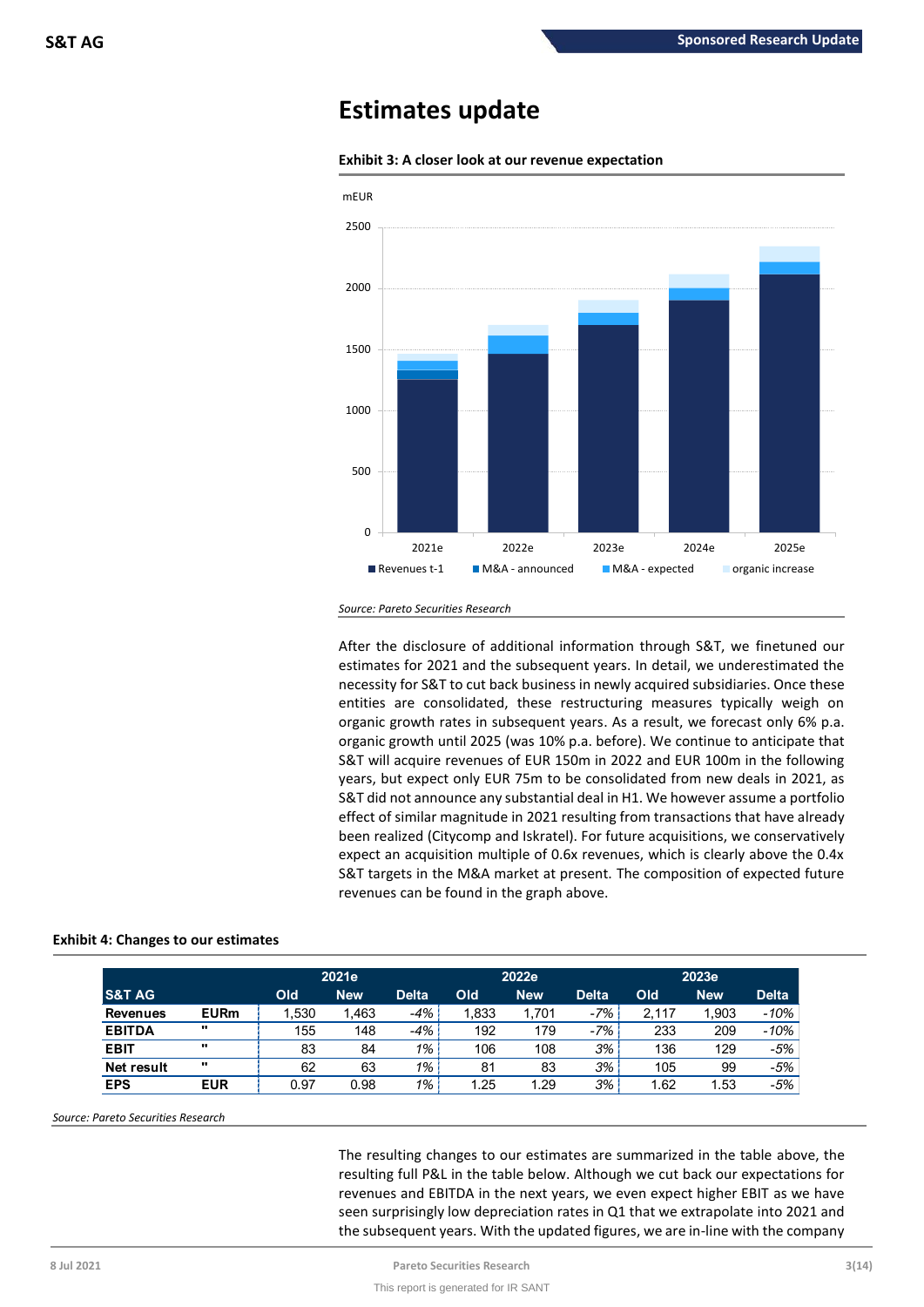guidance for 2021 (revenues at least EUR 1,400m, EBITDA at least EUR 140m) but slightly below the midterm guidance for 2023 (revenues of 2bn, EBITDA of 220m), but these figures are clearly dependent on future M&A activities.

## **Exhibit 5: Updated estimates**

| <b>Profit &amp; Loss</b> | 2014  | 2015  | 2016    | 2017  | 2018  | 2019  | 2020  | 2021e | 2022e | 2023e | 2024e |
|--------------------------|-------|-------|---------|-------|-------|-------|-------|-------|-------|-------|-------|
|                          |       |       |         |       |       |       |       |       |       |       |       |
| Revenue                  | 386   | 468   | 504     | 882   | 991   | 1,123 | 1,255 | 1,464 | 1,702 | 1,904 | 2,118 |
| % yoy                    | 14.1% | 21.4% | 7.6%    | 75.1% | 12.3% | 13.3% | 11.7% | 16.6% | 16.2% | 11.9% | 11.3% |
| <b>EBITDA</b>            | 23    | 28    | 34      | 68    | 91    | 112   | 130   | 148   | 179   | 209   | 233   |
| % of sales               | 5.9%  | 6.1%  | 6.8%    | 7.7%  | 9.1%  | 9.9%  | 9.6%  | 10.1% | 10.5% | 11.0% | 11.0% |
| <b>EBIT</b>              | 17    | 21    | 24      | 42    | 62    | 62    | 69    | 84    | 108   | 129   | 143   |
| % of sales               | 4.3%  | 4.4%  | 4.8%    | 4.7%  | 6.2%  | 5.5%  | 5.5%  | 5.7%  | 6.4%  | 6.8%  | 6.7%  |
| <b>Pretax Profit</b>     | 15    | 18    | 20      | 35    | 56    | 54    | 61    | 74    | 99    | 120   | 133   |
| % of sales               | 3.8%  | 3.9%  | 4.0%    | 4.0%  | 5.7%  | 4.8%  | 4.8%  | 5.1%  | 5.8%  | 6.3%  | 6.3%  |
| <b>Net Profit</b>        | 13    | 16    | 15      | 23    | 45    | 49    | 56    | 63    | 83    | 99    | 108   |
| % of sales               | 3.4%  | 3.4%  | 2.9%    | 2.6%  | 4.5%  | 4.4%  | 4.4%  | 4.3%  | 4.9%  | 5.2%  | 5.1%  |
| <b>EPS</b>               | 0.32  | 0.36  | 0.33    | 0.43  | 0.70  | 0.74  | 0.86  | 0.98  | 1.29  | 1.53  | 1.67  |
| % yoy                    | 5.8%  | 14.8% | $-8.9%$ | 30.8% | 61.3% | 6.4%  | 15.0% | 14.4% | 31.7% | 19.0% | 8.6%  |
| <b>DPS</b>               | 0.07  | 0.08  | 0.10    | 0.13  | 0.16  | 0.00  | 0.30  | 0.34  | 0.45  | 0.54  | 0.58  |
| Payout ratio             | 22%   | 22%   | 30%     | 30%   | 23%   | 0%    | 35%   | 35%   | 35%   | 35%   | 35%   |

*Source: Pareto Securities Research*

Our estimates for the lines "below" EBITDA result from the assumption that ~30% of the future acquisition pay-outs will be booked as non-depreciable goodwill, inline with the accounting treatment of some recent deals. As future acquisitions will occur with a high likelihood, but the details are of course unknown, these assumptions are arbitrary to some degree and readers should clearly concentrate on EBITDA as a yardstick for the future development of the company. Because of that, we are not surprised that there are significant discrepancies between some of our and consensus' estimates for all other P&L lines "below" revenues and EBITDA.

## **Exhibit 6: Pareto vs. consensus**

|                 | 2021e   |         |              |               | 2022e   |         | 2023e         |         |              |  |
|-----------------|---------|---------|--------------|---------------|---------|---------|---------------|---------|--------------|--|
|                 | Pareto  | Cons.   | <b>Delta</b> | <b>Pareto</b> | Cons.   | Delta   | <b>Pareto</b> | Cons.   | <b>Delta</b> |  |
|                 |         |         |              |               |         |         |               |         |              |  |
| <b>Revenues</b> | 1,463.7 | 1,436.7 | 1.9%         | 1,701.5       | 1,579.7 | 7.7%    | 1,903.6       | 1,703.6 | 11.7%        |  |
| Gross profit    | 570.8   | 546.0   | 4.6%         | 680.6         | 604.3   | 12.6%   | 761.4         | 648.5   | 17.4%        |  |
| <b>EBITDA</b>   | 147.8   | 146.4   | 0.9%         | 178.7         | 166.9   | 7.0%    | 209.4         | 185.6   | 12.8%        |  |
| <b>EBIT</b>     | 83.8    | 89.9    | $-6.8%$      | 108.4         | 108.1   | 0.3%    | 128.9         | 124.7   | 3.3%         |  |
| Adj. EBIT       | 83.8    | 89.9    | $-6.8%$      | 108.4         | 108.1   | 0.3%    | 128.9         | 124.7   | 3.3%         |  |
| <b>EBT</b>      | 74.2    | 82.3    | $-9.9%$      | 99.2          | 101.3   | $-2.0%$ | 119.7         | 118.5   | 1.0%         |  |
| Net result      | 63.3    | 68.2    | $-7.2%$      | 83.3          | 85.6    | $-2.6%$ | 99.1          | 99.4    | $-0.3%$      |  |
| <b>EPS</b>      | 0.98    | 1.08    | $-8.9%$      | 1.29          | 1.31    | $-1.8%$ | 1.53          | 1.51    | 1.6%         |  |
| EPS adj.        | 0.98    | 1.09    | $-9.7%$      | 1.29          | 1.35    | $-4.1%$ | 1.53          | 1.55    | $-0.7%$      |  |

*Source: Factset, Pareto Securities Research*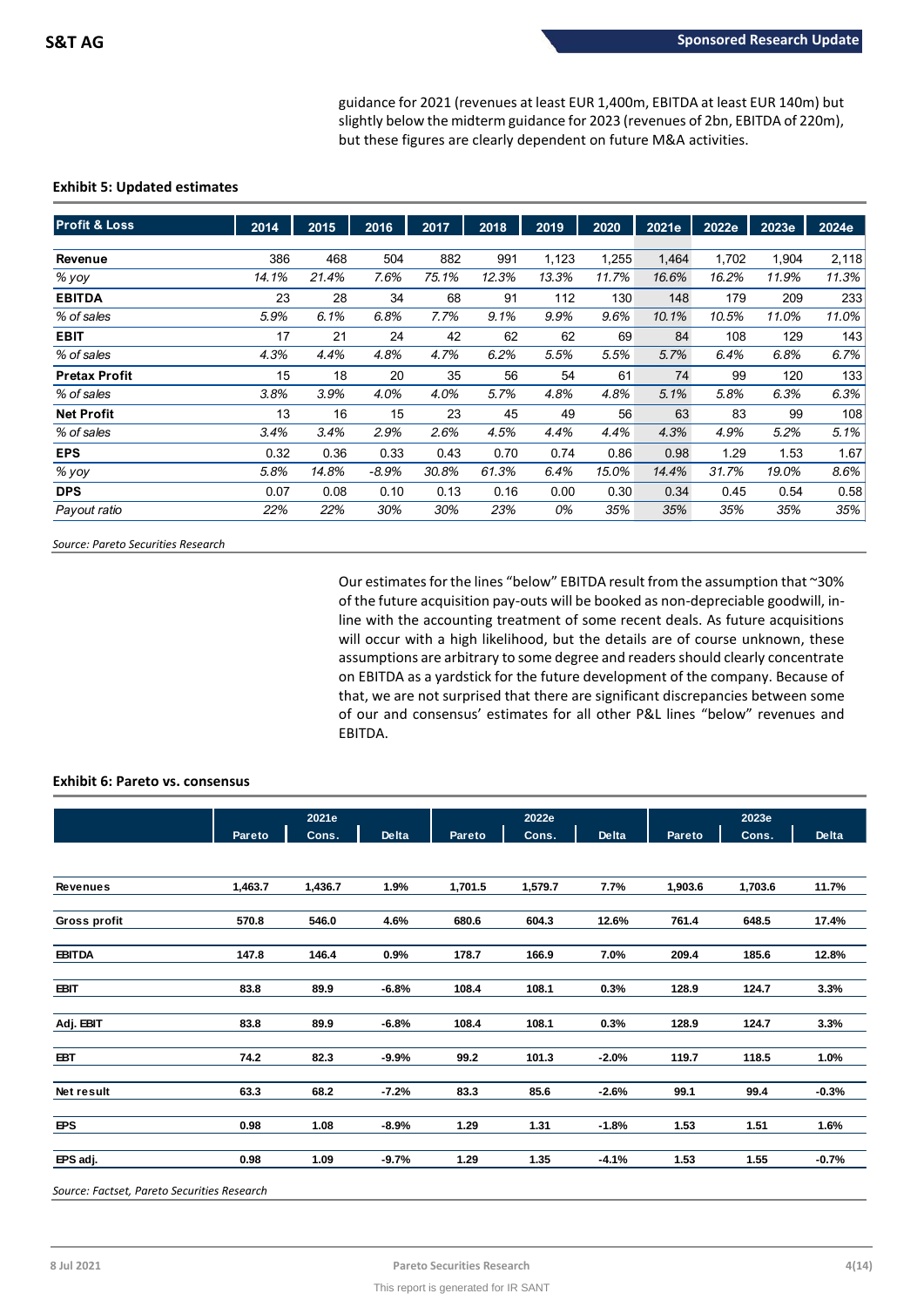We note that consensus for revenues and EBITDA is in-line with the 2020 company guidance but still clearly below the aspired mid-term scenario for 2023 mentioned above.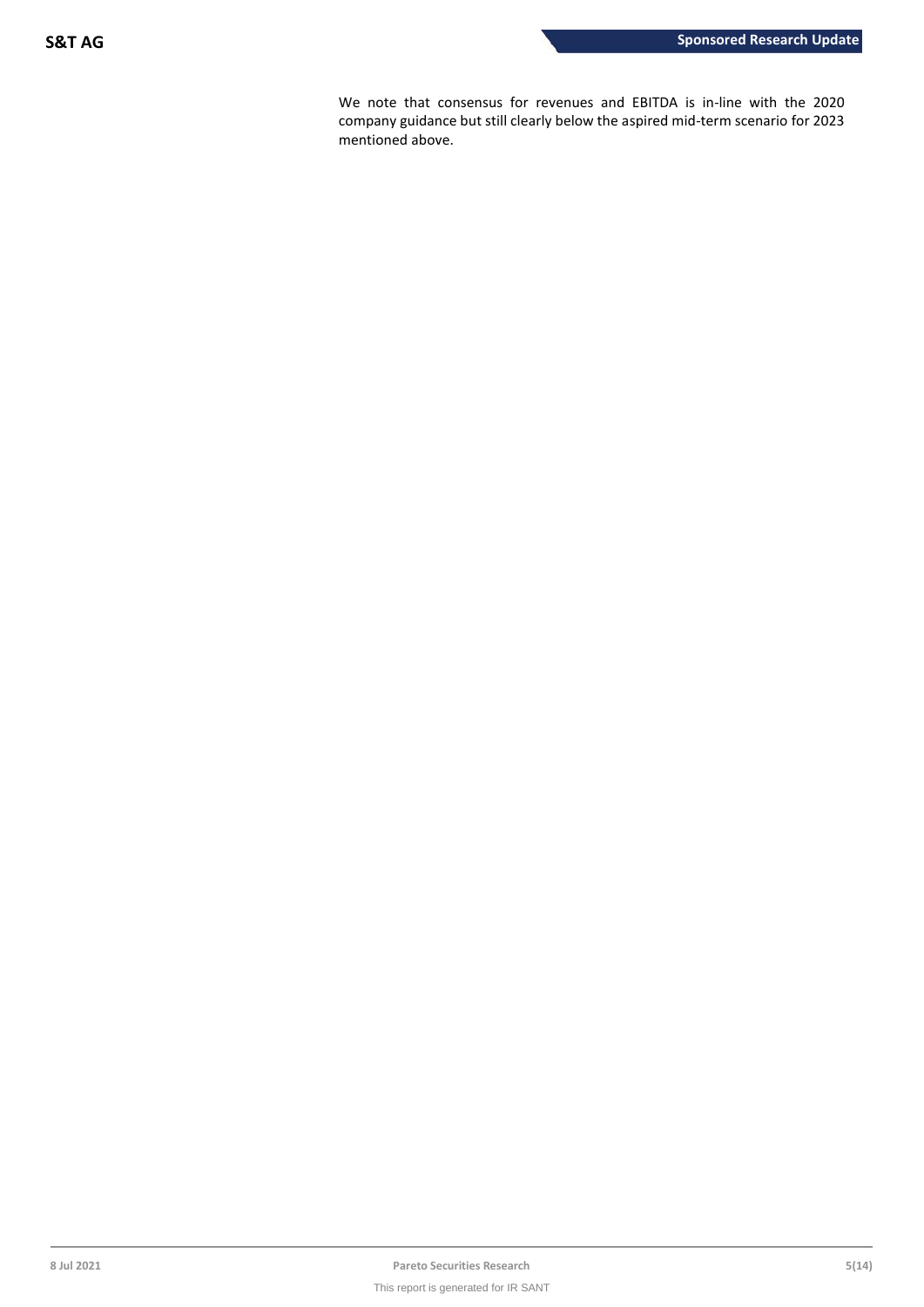# **Valuation update**

## **Exhibit 7: DCF**

| EUR <sub>m</sub>                 | 2021e | 2022e | <b>Phase I</b><br>2023e | 2024e | 2025e                 | 2026e | 2027e | <b>Phase II</b><br>2028e | 2029e               | 2030e | <b>Phase III</b> |
|----------------------------------|-------|-------|-------------------------|-------|-----------------------|-------|-------|--------------------------|---------------------|-------|------------------|
|                                  |       |       |                         |       |                       |       |       |                          |                     |       |                  |
| <b>Revenues</b>                  | 1,464 | 1,702 | 1,904                   | 2,118 | 2,245                 | 2,368 | 2,487 | 2,599                    | 2,703               | 2,797 |                  |
| growth rate                      | 17%   | 16%   | 12%                     | 11%   | 6%                    | 5%    | 5%    | 4%                       | 4%                  | 4%    |                  |
| <b>EBITDA</b>                    | 148   | 179   | 209                     | 233   | 247                   | 261   | 274   | 286                      | 297                 | 308   |                  |
| <b>EBITDA</b> margin             | 10.1% | 10.5% | 11.0%                   | 11.0% | 11.0%                 | 11.0% | 11.0% | 11.0%                    | 11.0%               | 11.0% |                  |
| Depr. & Amort. (FA)              | 42    | 45    | 52                      | 59    | 65                    | 78    | 77    | 75                       | 71                  | 67    |                  |
| % of sales                       | 2.9%  | 2.6%  | 2.7%                    | 2.8%  | 2.9%                  | 3.3%  | 3.1%  | 2.9%                     | 2.6%                | 2.4%  |                  |
| Depr. & Amort. (RoU)             | 22    | 26    | 29                      | 32    | 34                    | 36    | 37    | 39                       | 41                  | 42    |                  |
| % of sales                       | 1.5%  | 1.5%  | 1.5%                    | 1.5%  | 1.5%                  | 1.5%  | 1.5%  | 1.5%                     | 1.5%                | 1.5%  |                  |
| <b>EBIT</b>                      | 84    | 108   | 129                     | 143   | 148                   | 147   | 159   | 172                      | 185                 | 199   |                  |
| <b>EBIT</b> margin               | 5.7%  | 6.4%  | 6.8%                    | 6.7%  | 6.6%                  | 6.2%  | 6.4%  | 6.6%                     | 6.9%                | 7.1%  |                  |
| Tax                              | (13)  | (18)  | (23)                    | (29)  | (30)                  | (29)  | (32)  | (34)                     | (37)                | (40)  |                  |
| Tax rate                         | 16%   | 17%   | 18%                     | 20%   | 20%                   | 20%   | 20%   | 20%                      | 20%                 | 20%   |                  |
| Capex                            | (35)  | (43)  | (48)                    | (53)  | (56)                  | (59)  | (62)  | (65)                     | (68)                | (70)  |                  |
| % of sales                       | 2.4%  | 2.5%  | 2.5%                    | 2.5%  | 2.5%                  | 2.5%  | 2.5%  | 2.5%                     | 2.5%                | 2.5%  |                  |
| <b>Acquisitions (ex NWC)</b>     | (27)  | (48)  | (48)                    | (48)  | 0                     | 0     | 0     | 0                        | 0                   | 0     |                  |
| % of sales                       | 1.8%  | 2.8%  | 2.5%                    | 2.3%  | 0.0%                  | 1.3%  | 1.9%  | 2.2%                     | 2.3%                | 8.5%  |                  |
| Change in WC & P                 | (21)  | (29)  | (24)                    | (26)  | (15)                  | (16)  | (17)  | (18)                     | (18)                | (19)  |                  |
| % of sales                       | 1.5%  | 1.7%  | 1.3%                    | 1.2%  | 0.7%                  | 0.7%  | 0.7%  | 0.7%                     | 0.7%                | 0.7%  |                  |
| <b>Free Cash Flow</b>            | 30    | 16    | 38                      | 46    | 112                   | 120   | 125   | 130                      | 134                 | 137   | 2,965            |
| growth rate                      | nm    | (46)% | nm                      | 22%   | nm                    | 7%    | 4%    | 4%                       | 3%                  | 2%    | 3%               |
| <b>Present Value FCF</b>         | 29    | 14    | 32                      | 36    | 80                    | 80    | 77    | 74                       | 71                  | 67    | 1,460            |
| <b>PV Phase I</b>                |       | 190   |                         |       | <b>Risk free rate</b> |       | 3.5%  |                          | Targ. equity ratio  |       | 86%              |
| <b>PV Phase II</b>               |       | 370   |                         |       | <b>Premium Equity</b> |       | 5.0%  |                          | <b>Beta</b>         |       | 1.0              |
| <b>PV Phase III</b>              |       | 1,460 |                         |       | <b>Premium Debt</b>   |       | 0.5%  |                          | <b>WACC</b>         |       | 7.8%             |
|                                  |       |       |                         |       |                       |       |       |                          |                     |       |                  |
| <b>Enterprise value</b>          |       | 2,020 |                         |       | <b>Sensitivity</b>    |       |       |                          | Growth in phase III |       |                  |
| - Net debt (cash)                |       | (20)  |                         |       |                       |       | 2.0%  | 2.5%                     | 3.0%                | 3.5%  | 4.0%             |
| - Pension provisions             |       | 10    |                         |       |                       | 7.0%  | 30.6  | 33.3                     | 36.7                | 41.0  | 46.7             |
| - Minorities & Peripherals       |       | 5     |                         |       |                       | 7.4%  | 28.1  | 30.3                     | 33.0                | 36.4  | 40.9             |
| - Leasing liabilities            |       | 69    |                         |       | <b>WACC</b>           | 7.8%  | 30.6  | 27.7                     | 30.0                | 32.7  | 36.2             |
| - Paid-out dividends for last FY |       | 19    |                         |       |                       | 8.1%  | 23.9  | 25.5                     | 27.4                | 29.7  | 32.5             |
| +/- Other EV items               |       | 0     |                         |       |                       | 8.5%  | 22.2  | 23.6                     | 25.2                | 27.1  | 29.4             |
| <b>Equity value</b>              |       | 1,936 |                         |       |                       |       |       |                          |                     |       |                  |
| Number of shares (m)             |       | 64.6  |                         |       |                       |       |       |                          |                     |       |                  |
| Value per share $(\epsilon)$     |       | 30.0  |                         |       |                       |       |       |                          |                     |       |                  |
| Current Price (€)                |       | 20.2  |                         |       |                       |       |       |                          |                     |       |                  |
| Upside                           |       | 49%   |                         |       |                       |       |       |                          |                     |       |                  |
|                                  |       |       |                         |       |                       |       |       |                          |                     |       |                  |

*Source: Pareto Securities Research*

As the negative effect from our lower earnings forecasts for the next couple of years is fully compensated by the compounding effect in the DCF framework, the fair value remains unchanged at EUR 30 per share, which still translates into significant upside for the share price. Accordingly, our recommendation remains "buy". Interestingly, 100% of the eight analysts that follow the stock have out a "buy" recommendation and the price targets are in a narrow range between EUR 27 and EUR 32. So, there is obviously a meaningful discrepancy in the perception of the investment case by sell-side analysts vs. investors.

Some additional remarks / observations:

- Since year end, S&T is almost fully equity financed, which weighs on fair value due to increased cost of capital. We expect this to change with coming acquisitions.
- Within our DCF model, we book the cash deployed for acquisition ex investments into working capital, which is included in the line "Change of WC & P", though. We expect a net working capital intensity of 12% of revenues from 2021 onwards.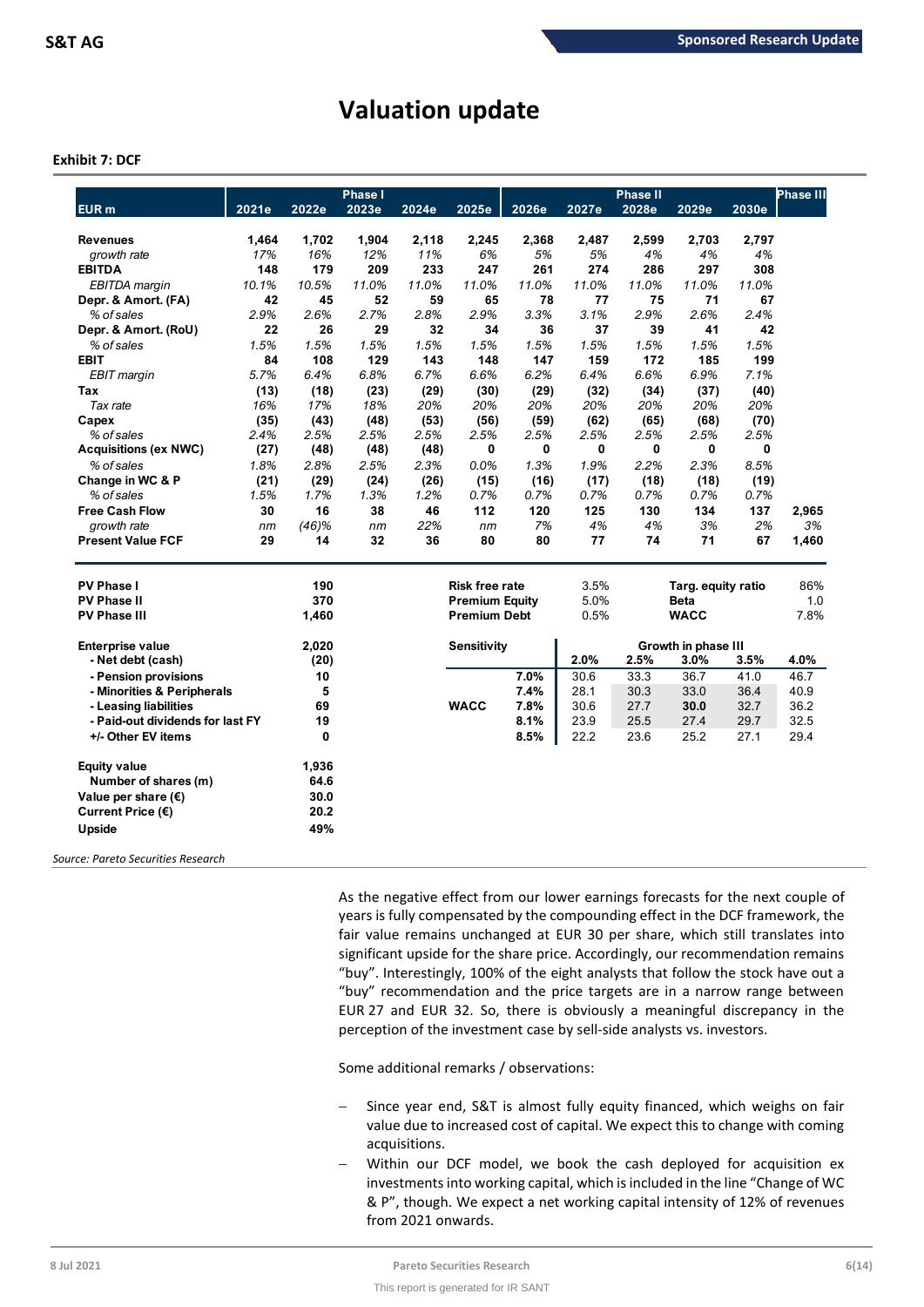- − We deduct the dividends for 2020 (EUR 0.30 per share) from the fair value, that have been paid in June.
- − Only the depreciation of fixed assets is added back to FCF. Consistently, we only include expenditures for fixed assets but not for leased assets in capex. However, leasing obligations are treated in analogy to debt / pensions because the interest component is booked as part of the financial result.





*Source: Factset, Pareto Securities Research*

The share trades at a record discount to the TecDax index which compares with a valuation that was on average "in line" with the index in the past. The current consensus PE of 17x 12m forward earnings is also clearly below the historical average of 21x, which we interpret as additional support for our "buy" case.





*Source: Factset, Pareto Securities Research*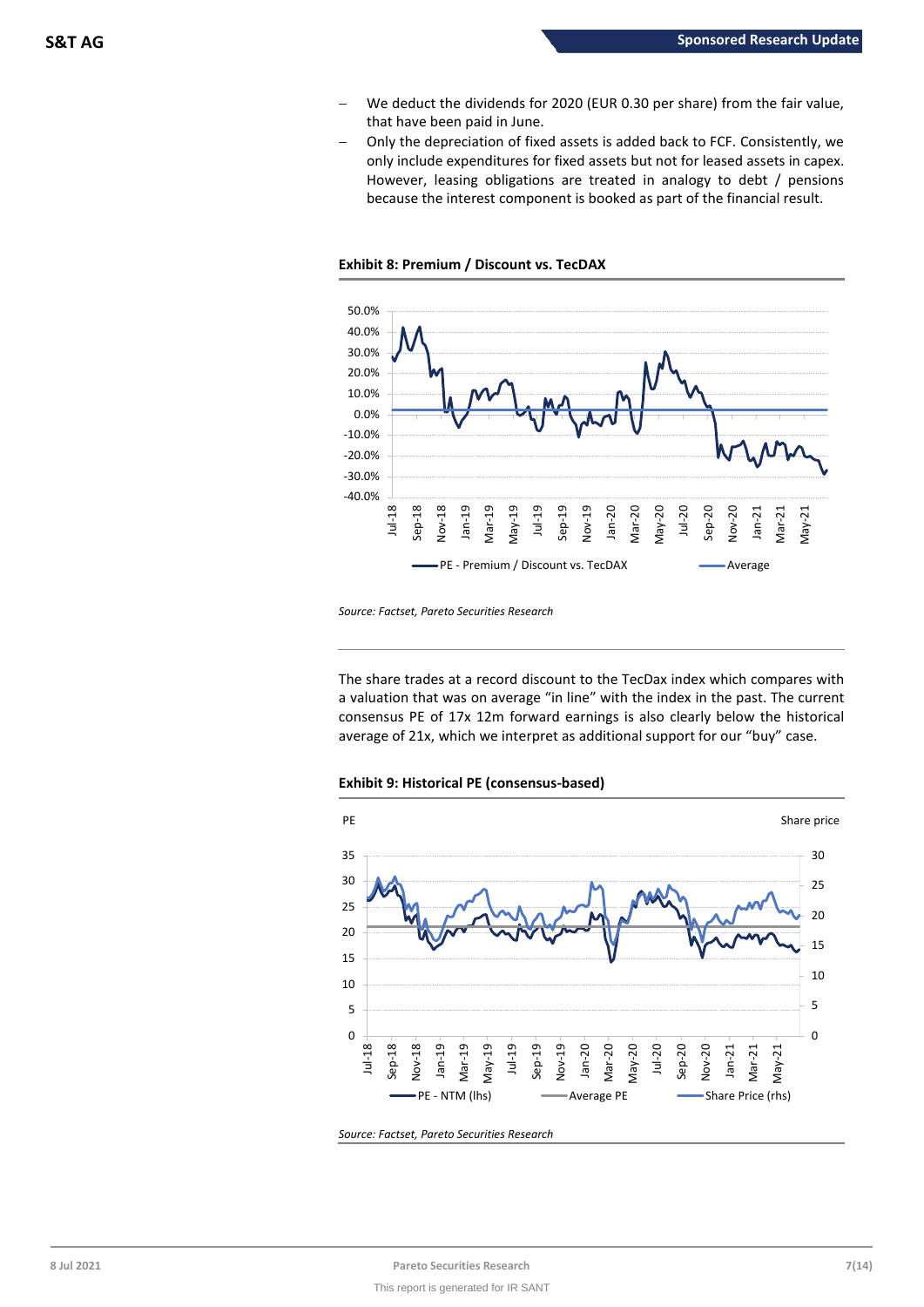## **Exhibit 10: At a glance**

| <b>Business Units</b>                              |                                                                                                                                                                                                                                                                                                                                                                                                                                                                                                                                                                                                                                                                                                                                   | <b>T</b> Services                                                                                                                                                                                                                                                                                                                                                                                                                                                                     |                                                                                                                                                                 | <b>IoT Solutions Europe</b>                                                                                                                                                    |                                                                                                                                                                                                                                                                                                                                                                            |                                                                                                                                                              | <b>IoT Solutions America</b>                                                                                                                                   |                                                           |  |  |
|----------------------------------------------------|-----------------------------------------------------------------------------------------------------------------------------------------------------------------------------------------------------------------------------------------------------------------------------------------------------------------------------------------------------------------------------------------------------------------------------------------------------------------------------------------------------------------------------------------------------------------------------------------------------------------------------------------------------------------------------------------------------------------------------------|---------------------------------------------------------------------------------------------------------------------------------------------------------------------------------------------------------------------------------------------------------------------------------------------------------------------------------------------------------------------------------------------------------------------------------------------------------------------------------------|-----------------------------------------------------------------------------------------------------------------------------------------------------------------|--------------------------------------------------------------------------------------------------------------------------------------------------------------------------------|----------------------------------------------------------------------------------------------------------------------------------------------------------------------------------------------------------------------------------------------------------------------------------------------------------------------------------------------------------------------------|--------------------------------------------------------------------------------------------------------------------------------------------------------------|----------------------------------------------------------------------------------------------------------------------------------------------------------------|-----------------------------------------------------------|--|--|
| Products/<br>applications                          |                                                                                                                                                                                                                                                                                                                                                                                                                                                                                                                                                                                                                                                                                                                                   | IT services to a broad range of enterprises. Managed<br>services. Operates according to the Plan - Build - Run<br>Principle. Plans to reduces share of hardware business.                                                                                                                                                                                                                                                                                                             |                                                                                                                                                                 | Solutions in the areas of loT and Industry 4.0,<br>combining hardware, middleware and services.<br>Markets served are in Europe and Asia.                                      |                                                                                                                                                                                                                                                                                                                                                                            |                                                                                                                                                              | Embedded hardware and software solutions<br>focussing on aviation, transport and<br>communication.                                                             |                                                           |  |  |
| <b>Customers</b>                                   |                                                                                                                                                                                                                                                                                                                                                                                                                                                                                                                                                                                                                                                                                                                                   | Small and mid-sized enterprises in DACH and Eastern<br>European region                                                                                                                                                                                                                                                                                                                                                                                                                |                                                                                                                                                                 | medical technologies, infotainment, energy<br>industry, and public transportation. Core is the<br>former Kontron business.                                                     | Industrial applications such as industrial automation,                                                                                                                                                                                                                                                                                                                     |                                                                                                                                                              | Communications and aviation customers                                                                                                                          |                                                           |  |  |
| Market share/<br>positioning                       |                                                                                                                                                                                                                                                                                                                                                                                                                                                                                                                                                                                                                                                                                                                                   | Below 1% in SANT's footprint                                                                                                                                                                                                                                                                                                                                                                                                                                                          |                                                                                                                                                                 | Below 1% in SANT's footprint                                                                                                                                                   |                                                                                                                                                                                                                                                                                                                                                                            |                                                                                                                                                              | Only reasonable data from SANT's prospectus<br>reveals market share for Advantech of 8%,<br>Siemens 6% and ADLINK of 3% in the European<br>Economic Area (EWR) |                                                           |  |  |
| <b>Drivers</b>                                     |                                                                                                                                                                                                                                                                                                                                                                                                                                                                                                                                                                                                                                                                                                                                   | Outsourcing and cost cutting main drivers for GDP-like<br>growth for SANT in IT Services.                                                                                                                                                                                                                                                                                                                                                                                             |                                                                                                                                                                 | Connectivity of devices and increased need for<br>applications drive market growth and innovation in<br>IoT.                                                                   | secure platforms in M2M, smart metering and other                                                                                                                                                                                                                                                                                                                          | System-on-a-chip, enhanced software solutions and<br>niche but customized solutions in the automation,<br>infotainment, medical and transportation segments. |                                                                                                                                                                |                                                           |  |  |
| <b>Main competitors</b>                            |                                                                                                                                                                                                                                                                                                                                                                                                                                                                                                                                                                                                                                                                                                                                   | Bechtle, Cancom, HPE, IBM, Accenture, Adesso,<br>Capgemini, Atos and other IT services companies                                                                                                                                                                                                                                                                                                                                                                                      |                                                                                                                                                                 | Check Point Software, Intel, FireEye, Imperva,<br>Secunet, Compugroup, Vitec Software AB<br>Smart Energy: Landis & Gyr, Schneider Electric,<br>Siemens, Itron, IBM, Cisco, ABB |                                                                                                                                                                                                                                                                                                                                                                            |                                                                                                                                                              | Advantech, ADLINK, Siemens, Beckhoff and<br>Radisys                                                                                                            |                                                           |  |  |
| <b>Entry barriers/</b><br>competitive<br>advantage | High personnel and R&D intensive business, especially in IT Services (personnel) and Embedded Systems (R&D/pre-financing). SANT has high economies of<br>scale/scope once embedded products are developed and software products included . SANT has a low cost base (c. 50% of workforce is located in low cost<br>Eastern European countries), highly outsourced production to Foxconn and Ennoconn in China and Canada respectively, a strong customer retention effort (e.g.<br>trying to become single source supplier for automotive, industrial, aerospace and energy sector), only embedded and smart metering supplier and services<br>provider with a strong Eastern European production footprint, strong IP portfolio. |                                                                                                                                                                                                                                                                                                                                                                                                                                                                                       |                                                                                                                                                                 |                                                                                                                                                                                |                                                                                                                                                                                                                                                                                                                                                                            |                                                                                                                                                              |                                                                                                                                                                |                                                           |  |  |
| <b>Strategy &amp;</b><br><b>Guidance</b>           | Strategy:<br>(I) Support growth by frequent acquisitions, esp. turnarounds at low multiples.<br>requirements, outsourcing)<br>(III) Increase the share of proprietary software in IoT solutions.<br>(IV) Cross-selling.<br>(V) Concentrate on embedded solutions (i.e.combine hard- and software.)                                                                                                                                                                                                                                                                                                                                                                                                                                |                                                                                                                                                                                                                                                                                                                                                                                                                                                                                       | Guidance (06/2021)<br>Revenues:<br>(II) Benefit from megatrends (increased device and machine connectivity, security/firewall<br>y/y<br><b>EBITDA</b><br>margin |                                                                                                                                                                                |                                                                                                                                                                                                                                                                                                                                                                            | PASe<br>EUR 1464m<br>$-1.4%$<br><b>EUR 148m</b><br>9.6%                                                                                                      | <b>Consensus</b><br>EUR 1437m<br>14.5%<br><b>EUR 146m</b><br>10.2%                                                                                             |                                                           |  |  |
| 2020                                               | Sales (EURm)<br>y/y                                                                                                                                                                                                                                                                                                                                                                                                                                                                                                                                                                                                                                                                                                               | <b>EBITDA (EURm)</b><br>1255<br>Margin                                                                                                                                                                                                                                                                                                                                                                                                                                                | 130<br>10.4%                                                                                                                                                    |                                                                                                                                                                                | EBIT adj. (EURm)<br>Margin                                                                                                                                                                                                                                                                                                                                                 | 69<br>5.5%                                                                                                                                                   | Sales 5Y hist. CAGR                                                                                                                                            | 22%                                                       |  |  |
| Sales & EBIT<br><b>Split</b>                       | Germany<br>Austria<br>■ RoW                                                                                                                                                                                                                                                                                                                                                                                                                                                                                                                                                                                                                                                                                                       | Sales split by region<br>17%<br>10%<br>26%<br>North America<br>Eastern Europe & Russia                                                                                                                                                                                                                                                                                                                                                                                                | Sales split by division<br>11%<br>41<br>48%<br><b>TI</b> Services<br>loT Solutions Europe<br>loT Solutions America                                              | 51%                                                                                                                                                                            | <b>EBITDA split by division</b><br>11%<br><b>IT Services</b><br>loT Solutions Europe<br>loT Solutions America                                                                                                                                                                                                                                                              | 2,000<br>9.1%<br>1,600<br>1,200<br>800<br>400<br>$\mathbf 0$<br>$20^{18}$<br>Group                                                                           | Group financial<br>9.9% 10.4% 10.1% 10.5%<br>$20^{20}$<br>2022e<br>-EBITDA margin                                                                              | 11.0%<br>12%<br>10%<br>O70<br>6%<br>702<br>4%<br>2%<br>0% |  |  |
| Shareholder<br>structure &<br>management           | CEO<br>computing.                                                                                                                                                                                                                                                                                                                                                                                                                                                                                                                                                                                                                                                                                                                 | <b>Hannes Niederhauser</b><br>CEO (since 2011)<br>• Hannes Niederhauser joined the<br>company in 2011 as CEO. Following his<br>studies in electrical engineering at the<br>Graz University of Technology, the<br>Austrian-born manager worked as a<br>developer of microchips and in the<br>embedded computer segment. Prior he<br>has been the main shareholder and<br>CEO of Kontron AG from 1999 to 2007,<br>which became the world's largest<br>provider in the field of embedded | <b>CFO</b>                                                                                                                                                      | <b>Richard Neuwirth</b><br>CFO (since 2013)<br>jurisprudence and business<br>company's CFO.                                                                                    | • Richard Neuwirth has degrees in<br>administration. He began his career as a<br>lawyer working for a Vienna-based firm.<br>He joined S&T in 2006, and has held a<br>variety of management positions at it,<br>with these including managing director<br>of S&T Bulgaria and country manager<br>and sales director of S&T Austria. As of<br>July 2013, Neuwirth became the | 68%<br>Free Float                                                                                                                                            | Shareholder structure<br>■ Ennoconn Corp. ■ AGI                                                                                                                | 27%<br>5%                                                 |  |  |
| # of employees<br>FY 2020                          |                                                                                                                                                                                                                                                                                                                                                                                                                                                                                                                                                                                                                                                                                                                                   |                                                                                                                                                                                                                                                                                                                                                                                                                                                                                       |                                                                                                                                                                 | 6,067                                                                                                                                                                          |                                                                                                                                                                                                                                                                                                                                                                            |                                                                                                                                                              |                                                                                                                                                                |                                                           |  |  |

*Source: Pareto Securities Research*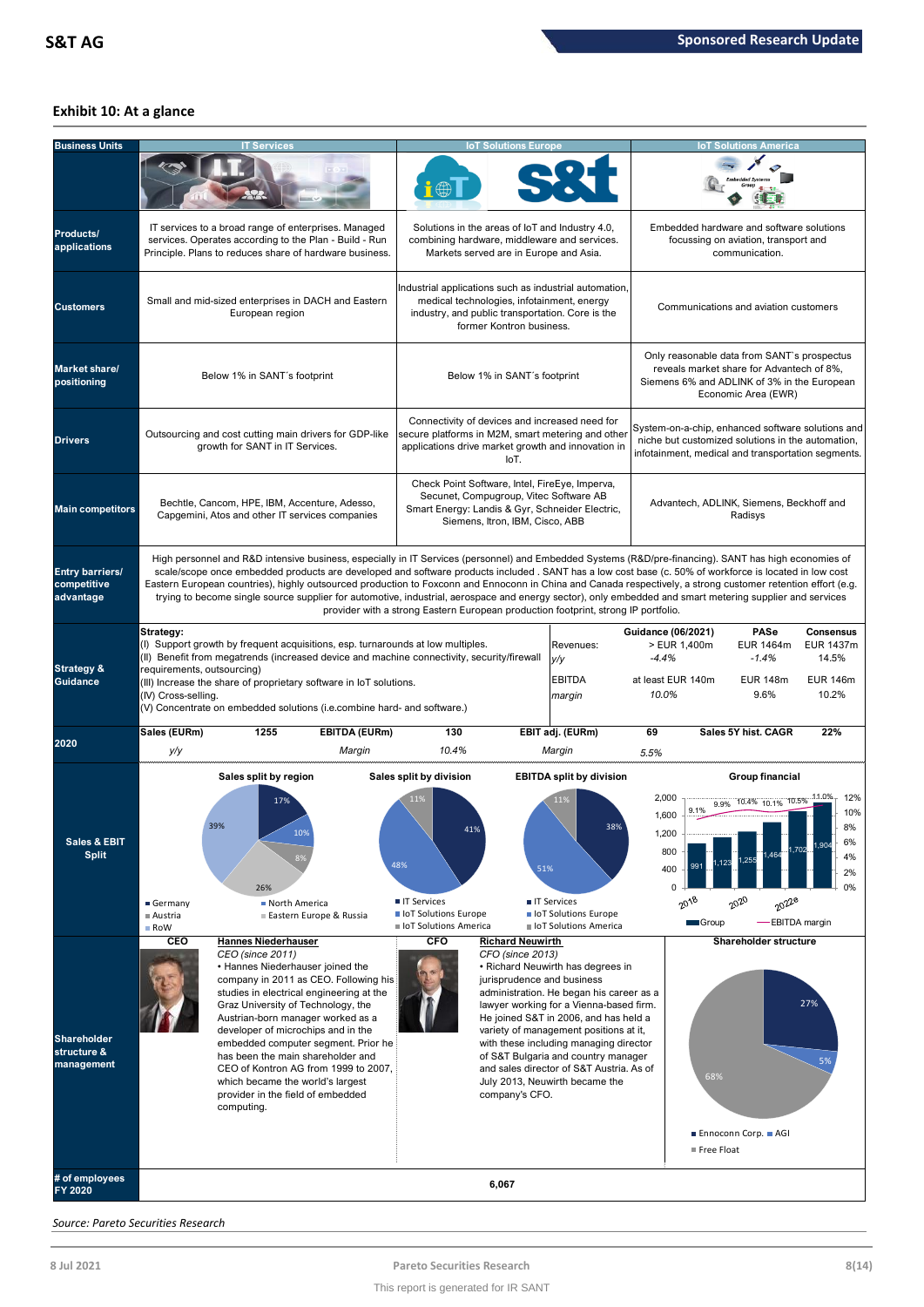| PROFIT & LOSS (fiscal year) (EURm)             | 2016    | 2017    | 2018                     | 2019                     | 2020    | 2021e        | 2022e                    | 2023e   |
|------------------------------------------------|---------|---------|--------------------------|--------------------------|---------|--------------|--------------------------|---------|
| <b>Revenues</b>                                | 504     | 882     | 991                      | 1,123                    | 1,255   | 1,464        | 1,702                    | 1,904   |
| <b>EBITDA</b>                                  | 34      | 68      | 91                       | 112                      | 130     | 148          | 179                      | 209     |
| Depreciation & amortisation                    | (10)    | (26)    | (29)                     | (50)                     | (61)    | (64)         | (70)                     | (80)    |
| EBIT                                           | 24      | 42      | 62                       | 62                       | 68      | 84           | 108                      | 129     |
| Net interest                                   | (4)     | (6)     | (5)                      | (8)                      | (8)     | (10)         | (9)                      | (9)     |
| Other financial items                          |         |         | $\overline{\phantom{a}}$ | $\overline{\phantom{a}}$ |         |              |                          |         |
| <b>Profit before taxes</b>                     | 20      | 35      | 56                       | 54                       | 61      | 74           | 99                       | 120     |
| Taxes                                          | 0       | (6)     | (8)                      | (5)                      | (6)     | (12)         | (17)                     | (22)    |
| Minority interest                              | (6)     | (7)     | (3)                      | (0)                      | 1       | $\mathbf{1}$ | $\mathbf 1$              | 1       |
| Net profit                                     | 15      | 23      | 45                       | 49                       | 56      | 63           | 83                       | 99      |
| EPS reported                                   | 0.33    | 0.43    | 0.70                     | 0.74                     | 0.85    | 0.98         | 1.29                     | 1.53    |
| <b>EPS adjusted</b>                            | 0.31    | 0.43    | 0.70                     | 0.74                     | 0.85    | 0.98         | 1.29                     | 1.53    |
| <b>DPS</b>                                     | 0.10    | 0.13    | 0.16                     |                          | 0.30    | 0.34         | 0.45                     | 0.54    |
| <b>BALANCE SHEET (EURm)</b>                    | 2016    | 2017    | 2018                     | 2019                     | 2020    | 2021e        | 2022e                    | 2023e   |
| Tangible non current assets                    | 28      | 32      | 37                       | 38                       | 80      | 87           | 108                      | 127     |
| Other non-current assets                       | 184     | 195     | 273                      | 392                      | 403     | 447          | 472                      | 496     |
| Other current assets                           | 331     | 361     | 366                      | 483                      | 481     | 532          | 599                      | 656     |
| Cash & equivalents                             | 126     | 217     | 172                      | 312                      | 282     | 272          | 258                      | 259     |
| <b>Total assets</b>                            | 669     | 805     | 848                      | 1,226                    | 1,247   | 1,337        | 1,436                    | 1,538   |
| Total equity                                   | 241     | 332     | 367                      | 385                      | 409     | 452          | 512                      | 581     |
| Interest-bearing non-current debt              | 94      | 115     | 113                      | 283                      | 262     | 249          | 249                      | 249     |
| Interest-bearing current debt                  |         |         | $\overline{\phantom{a}}$ | $\overline{\phantom{a}}$ |         |              | $\overline{\phantom{m}}$ |         |
| Other Debt                                     | 332     | 356     | 366                      | 549                      | 565     | 625          | 664                      | 697     |
| <b>Total liabilites &amp; equity</b>           | 669     | 805     | 848                      | 1,226                    | 1,247   | 1,337        | 1,436                    | 1,538   |
| <b>CASH FLOW (EURm)</b>                        | 2016    | 2017    | 2018                     | 2019                     | 2020    | 2021e        | 2022e                    | 2023e   |
| Cash earnings                                  | 131     | 46      | 48                       | 82                       | 112     | 104          | 127                      | 150     |
| Change in working capital                      | (70)    | (1)     | (12)                     | $\overline{2}$           | 29      | (21)         | (29)                     | (24)    |
| Cash flow from investments                     | (74)    | (39)    | (63)                     | (56)                     | (77)    | (62)         | (90)                     | (95)    |
| Cash flow from financing                       | 72      | 93      | (21)                     | 84                       | (66)    | (32)         | (22)                     | (29)    |
| Net cash flow                                  | 65      | 91      | (45)                     | 141                      | (30)    | (10)         | (14)                     | 1       |
| <b>CAPITALIZATION &amp; VALUATION (EURm)</b>   | 2016    | 2017    | 2018                     | 2019                     | 2020    | 2021e        | 2022e                    | 2023e   |
| Share price (EUR end)                          | 8.7     | 18.0    | 15.8                     | 21.3                     | 19.3    | 20.8         | 20.8                     | 20.8    |
| Number of shares end period                    | 49      | 63      | 66                       | 66                       | 65      | 65           | 65                       | 65      |
| Net interest bearing debt                      | (32)    | (102)   | (58)                     | (30)                     | (20)    | (22)         | (9)                      | (10)    |
| <b>Enterprise value</b>                        | 481     | 1,066   | 998                      | 1,385                    | 1,232   | 1,328        | 1,340                    | 1,338   |
| EV/Sales                                       | 1.0     | $1.2\,$ | 1.0                      | 1.2                      | $1.0\,$ | 0.9          | 0.8                      | 0.7     |
| EV/EBITDA                                      | 14.0    | 15.7    | 11.0                     | 12.4                     | 9.5     | $9.0\,$      | 7.5                      | 6.4     |
| EV/EBIT                                        | 19.9    | 25.5    | 16.2                     | 22.4                     | 18.0    | 15.9         | 12.4                     | 10.4    |
| P/E reported                                   | 26.3    | 41.5    | 22.6                     | 28.6                     | 22.6    | 21.3         | 16.1                     | 13.6    |
| P/E adjusted                                   | 28.4    | 41.5    | 22.6                     | 28.6                     | 22.6    | 21.3         | 16.1                     | 13.6    |
| P/B                                            | 2.8     | 3.7     | 2.9                      | 3.8                      | 3.1     | $3.0\,$      | 2.6                      | 2.3     |
| <b>FINANCIAL ANALYSIS &amp; CREDIT METRICS</b> | 2016    | 2017    | 2018                     | 2019                     | 2020    | 2021e        | 2022e                    | 2023e   |
| ROE adjusted (%)                               | 7.9     | 7.9     | 12.9                     | 13.1                     | 14.0    | 14.7         | 17.3                     | 18.1    |
| Dividend yield (%)                             | $1.1\,$ | $0.7\,$ | $1.0\,$                  |                          | 1.6     | 1.6          | 2.2                      | 2.6     |
| EBITDA margin (%)                              | $6.8\,$ | 7.7     | 9.1                      | 9.9                      | 10.4    | 10.1         | 10.5                     | 11.0    |
| EBIT margin (%)                                | 4.8     | 4.7     | $6.2\,$                  | 5.5                      | 5.4     | 5.7          | 6.4                      | $6.8\,$ |
| NIBD/EBITDA                                    | (0.93)  | (1.50)  | (0.64)                   | (0.26)                   | (0.16)  | (0.15)       | (0.05)                   | (0.05)  |
| EBITDA/Net interest                            | 8.28    | 10.72   | 17.56                    | 14.54                    | 16.89   | 15.45        | 19.60                    | 22.81   |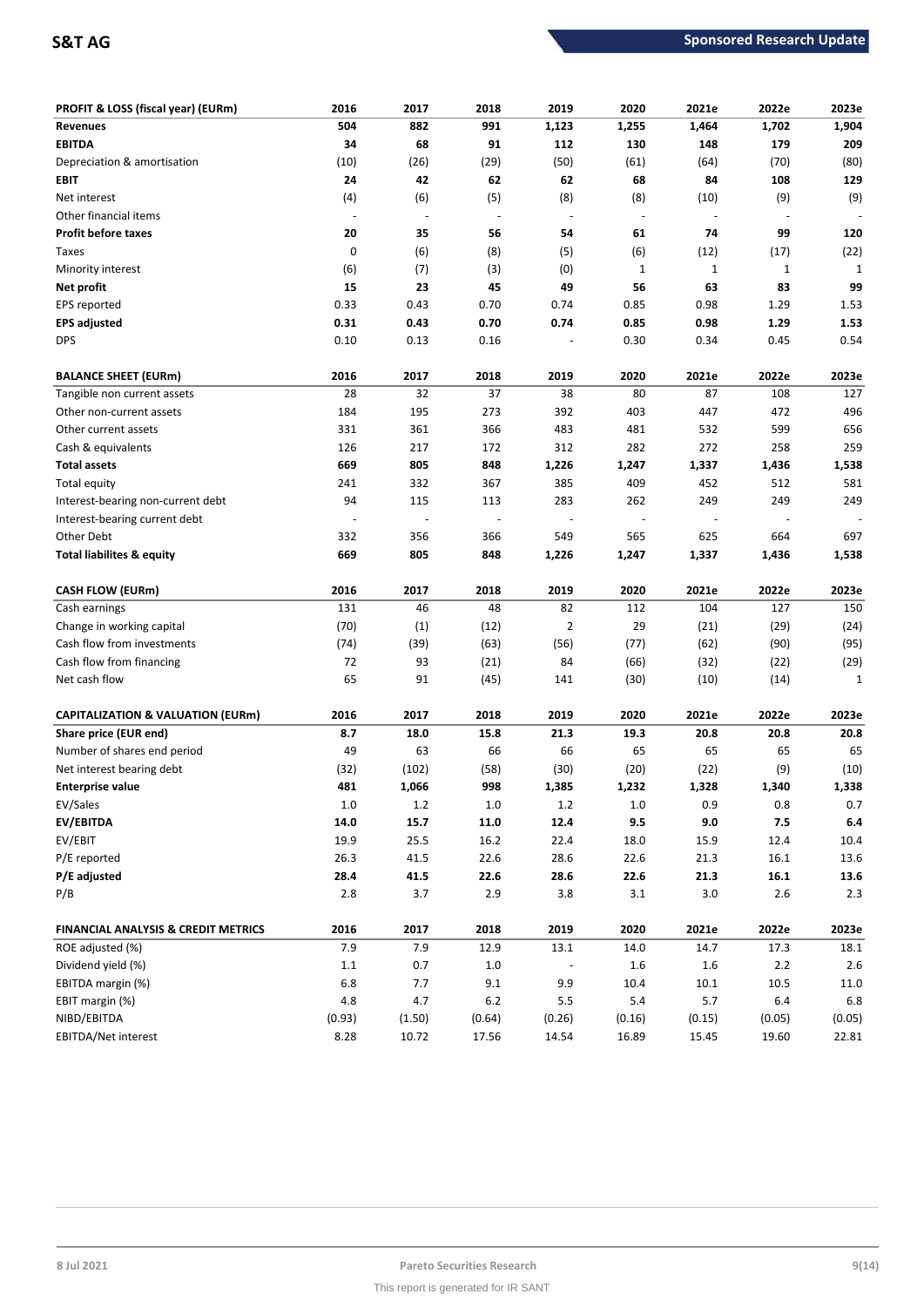## **Disclaimer and legal disclosures**

#### **Origin of the publication or report**

This publication or report originates from Pareto Securities AS, reg. no. 956 632 374 (Norway), Pareto Securities AS, Frankfu rt branch, reg. no. DE 320 965 513 / HR B 109177 (Germany) or Pareto Securities AB, reg. no. 556206-8956 (Sweden) (together the Group Companies or the "Pareto Securities Group") acting through their common unit Pareto Securities Research. The Group Companies are supervised by the Financial Supervisory Authority of their respective home countries.

#### **Content of the publication or report**

This publication or report has been prepared solely by Pareto Securities Research.

Opinions or suggestions from Pareto Securities Research may deviate from recommendations or opinions presented by other departments or companies in the Pareto Securities Group. The reason may typically be the result of differing time horizons, methodologies, contexts or other factors.

#### **Sponsored research**

Please note that if this report is labelled as "sponsored research" on the front page, Pareto Securities has entered into an agreement with the company about the preparation of research reports and receives compensation from the company for this service. Sponsored research is prepared by the Research Department of Pareto Securities without any instruction rights by the company. Sponsored research is however commissioned for and paid by the company and such material is considered by Pareto Securities to qualify as an acceptable minor non-monetary benefit according to the EU MiFID II Directive.

## **Basis and methods for assessment**

Opinions and price targets are based on one or more methods of valuation, for instance cash flow analysis, use of multiples, behavioral technical analyses of underlying market movements in combination with considerations of the market situation and the time horizon. Key assumptions of forecasts, price targets and projections in research cited or reproduced appear in the research material from the named sources. The date of publication appears from the research material cited or reproduced. Opinions and estimates may be updated in subsequent versions of the publication or report, provided that the relevant company/issuer is treated anew in such later versions of the publication or report.

Pareto Securities Research may provide credit research with more specific price targets based on different valuation methods, including the analysis of key credit ratios and other factors describing the securities creditworthiness, peer group analysis of securities with similar creditworthiness and different DCF-valuations. All descriptions of loan agreement structures and loan agreement features are obtained from sources which Pareto Securities Research believes to be reliable, but Pareto Securities Research does not represent or warrant their accuracy. Be aware that investors should go through the specific complete loan agreement before investing in any bonds and not base an investment decision based solely on information contained in this publication or report.

Pareto Securities Research has no fixed schedule for updating publications or reports.

Unless otherwise stated on the first page, the publication or report has not been reviewed by the issuer before dissemination. In instances where all or part of a report is presented to the issuer prior to publication, the purpose is to ensure that facts are correct.

#### **Validity of the publication or report**

All opinions and estimates in this publication or report are, regardless of source, given in good faith and may only be valid as of the stated date of this publication or report and are subject to change without notice.

#### **No individual investment or tax advice**

The publication or report is intended only to provide general and preliminary information to investors and shall not be construed as the basis for any investment decision. This publication or report has been prepared by Pareto Securities Research as general information for private use of investors to whom the publication or report has been distributed, but it is not intended as a personal recommendation of partiɑɪlar financial instruments or strategies and thus it does not provide individually tailored investmen tadvice, and does not take into account the individual investor's particular<br>financial situation suitability of an investment as regards his/her financial and fiscal situation and investment objectives. The investor bears the risk of losses in connection with an investment.

Before acting on any information in this publication or report, we recommend consulting your financial advisor.

The information contained in this publication or report does not constitute advice on the tax consequences of making any particular investment decision. Each investor shall make his/her own appraisal of the tax and other financial merits of his/her investment.

#### **Sources**

This publication or report may be based on or contain information, such as opinions, recommendations, estimates, price targets and valuations which emanate from Pareto Securities Research' analysts or representatives, publicly available information, information from other units or companies in the Group Companies, or other named sources.

To the extent this publication or report is based on or contains information emanating from other sources ("Other Sources") than Pareto Securities Research ("External Information"), Pareto Securities Research has deemed the Other Sources to be reliable but neither the companies in the Pareto Securities Group, others associated or affiliated with said companies nor any other person, guarantee the accuracy, adequacy or completeness of the External Information.

#### **Ratings**

| Equity ratings: | "Buv"  | Pareto Securities Research expects this financial instrument's total return to exceed 10% over the next 12 months                   |
|-----------------|--------|-------------------------------------------------------------------------------------------------------------------------------------|
|                 | "Hold" | Pareto Securities Research expects this financial instrument's total return to be between -10% and 10% over the next 12 months      |
|                 | "Sell" | Pareto Securities Research expects this financial instrument's total return to be negative by more than 10% over the next 12 months |

Analysts Certification<br>The research analyst(s) whose name(s) appear on research reports prepared by Pareto Securities Research certify that: (i) all of the views expressed in the research report accurately reflect their pe "Hold" Pareto Securities Research expects this financial instrument's total return to be between -1.0% and 10% over the next 12 months<br>"Sell" Pareto Securities Research expects this financial instrument's total return to b research analysts in research reports that are prepared by Pareto Securities Research.

The research analysts whose names appears on research reports prepared by Pareto Securities Research received compensation that is based upon various factors including Pareto Securities' total revenues, a portion of which are generated by Pareto Securities' investment banking activities.

#### **Limitation of liability**

Pareto Securities Group or other associated and affiliated companies assume no liability as regards to any investment, divest ment or retention decision taken by the investor on the basis of this publication or report. In no event will entities of the Pareto Securities Group or other associated and affiliated companies be liable for direct, indirect or incidental, special or consequential damages resulting from the information in this publication or report.

Neither the information nor any opinion which may be expressed herein constitutes a soligitation by Pareto Securities Research of purchase or sale of any securities nor does it constitute a soligitation to any person in any jurisdiction where solicitation would be unlawful. All information contained in this research report has been compiled from sources believed to be reliable. However, no representation or warranty, express or implied, is made with respect to the completeness or accuracy of its contents, and it is not to be relied upon as authoritative.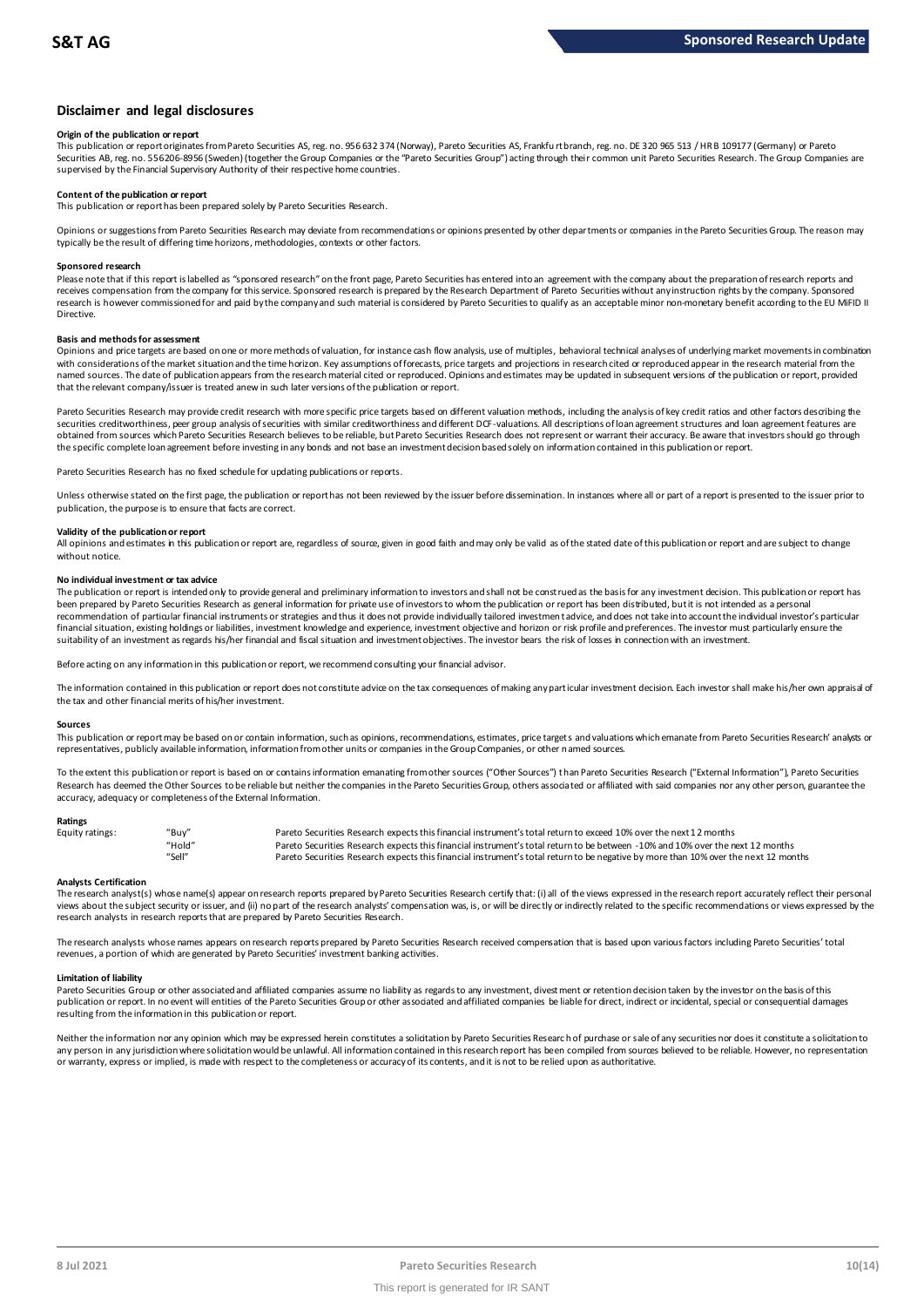### **Risk information**

The risk of investing in certain financial instruments, including those mentioned in this document, is generally high, as their market value is exposed to a lot of different factors such as the operational and financial conditions of the relevant company, growth prospects, change in interest rates, the economic and political environment, foreign exchange rates, shifts in market sentiments etc. Where an investment met.<br>or securit the investor. Past performance is not a guide to future performance. Estimates of future performance are based on assumptions that may not be realized. When investing in individual shares, the investor may lose all or part of the investments.

#### **Conflicts of interest**

Companies in the Pareto Securities Group, affiliates or staff of companies in the Pareto Securities Group, may perform services for, solicit business from, make a market in, hold long or short positions in, or otherwise be interested in the investments (including derivatives) of any company mentioned in the publication or report.

In addition Pareto Securities Group, or affiliates, may from time to time have a broking, advisory or other relationship with a company which is the subject of or referred to in the relevant Research, including acting as that company's official or sponsoring broker and providing investment banking or other financial services. It is the policy of Pareto to seek to act as corporate adviser or broker to some of the<br>companies which a

To limit possible conflicts of interest and counter the abuse of inside knowledge, the analysts of Pareto Securities Research are subject to internal rules on sound ethical conduct, the management of inside<br>information, ha legislation and relevant industry standards. The object of the internal rules is for example to ensure that no analyst will abuse or cause others to abuse confidential information. It is the policy of Pareto Securities Research that no link exists between revenues from capital markets activities and individual analyst remuneration. The Group Companies are members of national stockbrokers' associations in each of the countries in which the Group Companies have their head offices. Internal rules have been developed in accordance with recommendations issued by the stockbrokers associations. This material has been prepared following the Pareto Securities Conflict of Interest Policy.

The guidelines in the policy indude rules and measures aimed at achieving a sufficient degree of independence between various departments, business areas and sub-business areas within the Pareto<br>Securities Group in order t measures is to restrict the flow of information between certain business areas and sub-business areas within the Pareto Securities Group, where conflicts of interest may arise and to safeguard the impartialness of the empl The guidelines in the policy indude rules and measures aimed at achieving a sufficient degree of independence between various departments, business areas and sub-business areas within the Pareto<br>Securities Group in order t Walls, to restrict the flows of sensitive information from such departments. The internal guidelines also include, without limitation, rules aimed at securing the impartialness of, e.g., analysts working in the<br>Pareto Secu Pareto Securities Group rules concerning contacts with covered companies and rules concerning personal account trading carried out by analysts.

#### **Distribution restriction**

The securities referred to in this publication or report may not be eligible for sale in some jurisdictions and persons into whose possession this document comes should inform themselves about and observe Pareto Securities Group rules concerning contacts with covered companies and rules concerning personal account trading carried out by analysts.<br>Distribution restriction<br>The securities referred to in this publication or rep Authority (FCA).

This research is only intended for and may only be distributed to institutional investors in the United States and U.S entities seeking more information about any of the issuers or securities discussed in this report should contact Pareto Securities Inc. at 150 East 52nd Street, New York, NY 10022, Tel. 212 829 4200.

Pareto Securities Inc. is a broker-dealer registered with the U.S. Securities and Exchange Commission and is a member of FINRA & SIPC. U.S. To the extent required by applicable U.S. laws and regulations, Pareto Securities Inc. accepts responsibility for the contents of this publication. Investment products provided by or through Pareto Securities Inc. or Pareto Securities Research are not FDIC insured, may lose value and are not guaranteed by Pareto Securities Inc. or Pareto Securities Research. Investing in non-U.S. securities may entail certain risks. This document does not constitute or form part of any offer for sale or subscription, nor shall it or any part of it form the basis of or be relied on in connection with any contract or commitment whatsoever. The securities of non-U.S. issuers may not be registered with or subject to SEC reporting and other requirements. The information available about non-U.S. companies may be limited, and non-U.S. companies are generally not subject to the same uniform auditing and reporting standards as U.S. companies. Market rules, conventions and practices may differ from U.S. markets, adding to transaction costs or causing delays in the purchase or sale of securities. Securities of some non-U.S. companies may not be as liquid as securities of comparable U.S. companies. Fluctuations in the values of national currencies, as well as the potential for governmental restrictions on currency movements, can significantly erode principal and investment returns.

Pareto Securities Research may have material conflicts of interest related to the production or distribution of this research report which, with regard to Pareto Securities Research, are disclosed herein.

#### **Distribution in Singapore**

Pareto Securities Pte Ltd holds a Capital Markets Services License is an exempt financial advisor under Financial Advisers Act, Chapter 110 ("FAA") of Singapore and a subsidiary of Pareto Securities AS.

This report is directed solely to persons who qualify as "accredited investors", "expert investors" and "institutional investors" as defined in section 4A(1) Securities and Futures Act, Chapter 289 ("SFA") Distribution in Singapore<br>Pareto Securities Pte Ltd holds a Capital Markets Services License is an exempt financial advisor under Financial Advisers Act, Chapter 110 ("FAA") of Singapore and a subsidiary of Pareto Securiti person. You should seek advice from a financial adviser regarding the suitability of any product referred to in this report, taking into account your specific financial objectives, financial situation or particular needs before making a commitment to purchase any such product. Please contact Pareto Securities Pte Ltd, 16 Collyer Quay, # 2 7-02 Income at Raffles, Singapore 049318, at +65 6408 9800 in matters arising from, or in connection with this report.

#### **Additional provisions on Recommendations distributed in the Canada**

needs before making a commitment to purchase any such product. Please contact Pareto Securities Pte Ltd, 16 Collyer Quay, # 2 7-02 Income at Raffles, Singapore 049318, at +65 6408 9800 in matters arisin<br>from, or in connect from, or in connection with this report.<br>Additional provisions on Recommendations distributed in the Canada<br>Canadian recipients of this research report are advised that this research report is not, and under no circumstanc securities. No securities commission or similar regulatory authority in Canada has reviewed or in any way passed upon this research report or the merits of any securities described or discussed herein and any representation to the contrary is an offence. Any securities described or discussed within this research report may only be distributed in Canada in accordance with applicable provincial and territorial securities laws. Any offer or sale in Canada of the securities described or discussed herein will be made only under an exemption from the requirements to file a prospectus with the relevant Canadian securities regulators and only by a dealer properly registered under applicable securities laws or, alternatively, pursuant to an exemption from the dealer registration requirement in the relevant province or territory of Canada in which such offer or sale is made. Under no circumstances is the information contained herein to be construed as investment advice in any province or territory of Canada nor should it be construed as being tailored to the needs of the recipient. Canadian redpients are advised that Pareto Securities AS, its affiliates and its authorized agents are not responsible for, nor do they accept, any liability whatsoever for any direct or consequential loss arising from any use of this research report or the information contained herein.

#### **Distribution in United Kingdom**

This publication is issued for the benefit of persons who qualify as eligible counterparties or professional dients and should be made available only to such persons and is exempt from the restriction on financial promotion in s21 of the Financial Services and Markets Act 2000 in reliance on provision in the FPO.

#### **Copyright**

This publication or report may not be mechanically duplicated, photocopied or otherwise reproduced, in full or in part, under applicable copyright laws. Any infringement of Pareto Securities Research's copyright can be pursued legally whereby the infringer will be held liable for any and all losses and expenses incurred by the infringement.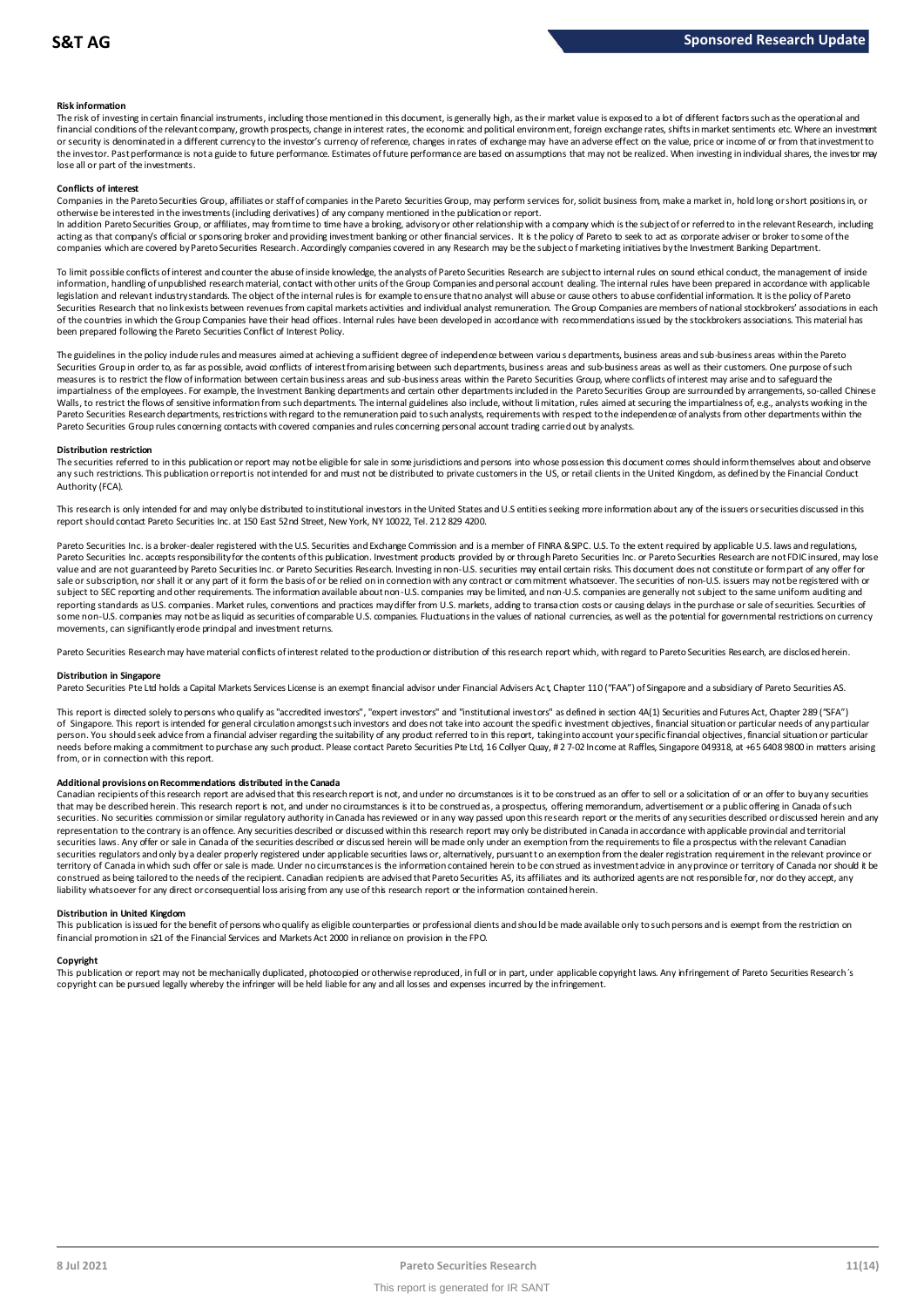## **Appendix A**

Disclosure requirements in accordance with Commission Delegated Regulation (EU) 2016/958 and the FINRA Rule 2241

| The below list shows companies where Pareto Securities AS - together with affiliated companies and/or persons - owns a net long position of the shares exceeding 0,5% of the total issued share capital in |
|------------------------------------------------------------------------------------------------------------------------------------------------------------------------------------------------------------|
| No. of shares Holdings in %                                                                                                                                                                                |
| 0.64%                                                                                                                                                                                                      |
| 1.44%                                                                                                                                                                                                      |
| 0.72%                                                                                                                                                                                                      |
| 9.81%                                                                                                                                                                                                      |
| 3.60%                                                                                                                                                                                                      |
| 3.09%                                                                                                                                                                                                      |
| 2.77%                                                                                                                                                                                                      |
| 6.34%                                                                                                                                                                                                      |
|                                                                                                                                                                                                            |
|                                                                                                                                                                                                            |

Pareto Securities AS may hold financial instruments in companies where a recommendation has been produced or distributed by Pareto Securities AS in connection with rendering investment services, including Market Making.

| naterial interest" means holdings exceeding a value of NOK 50000. |             |           |                       |             |          |                             |             |           |
|-------------------------------------------------------------------|-------------|-----------|-----------------------|-------------|----------|-----------------------------|-------------|-----------|
|                                                                   | Analyst     | Total     |                       | Analyst     | Total    |                             | Analyst     | Total     |
| Company                                                           | holdings*   | holdings  | Company               | holdings*   | holdings | Company                     | holdings*   | holdings  |
| AF Gruppen                                                        | 0           | 1,825     | Fjordkraft Holding    | $\mathsf 0$ | 12,855   | Panoro Energy               | 0           | 30,344    |
| Aker ASA                                                          | 500         | 2,405     | <b>Flex LNG</b>       | $\mathbf 0$ | 3,532    | Pareto Bank                 | $\mathbf 0$ | 2,412,220 |
| Aker BP                                                           | $\mathsf 0$ | 23,631    | Frontline             | $\mathsf 0$ | 78,708   | Pexip Holding               | $\Omega$    | 62,433    |
| Aker Carbon Capture                                               | $\mathbf 0$ | 122,821   | Gjensidige Forsikring | $\mathbf 0$ | 7,723    | PGS                         | $\mathbf 0$ | 11,676    |
| Aker Offshore Wind                                                | 0           | 165,278   | Golden Ocean Group    | 0           | 1,433    | Protector Forsikring        | 0           | 12,000    |
| Aker Solutions                                                    | $\mathbf 0$ | 3,728     | Grieg Seafood         | $\mathbf 0$ | 9,453    | Quantafuel                  | $\mathbf 0$ | 1,119,887 |
| American Shipping Co.                                             | $\Omega$    | 13,300    | Hafnia Ltd.           | 0           | 10,000   | <b>REC Silicon</b>          | 0           | 36,816    |
| Aprila Bank ASA                                                   | $\mathbf 0$ | 22,675    | Huddly                | $\mathbf 0$ | 988,874  | SalM ar                     | $\mathbf 0$ | 2,709     |
| Archer                                                            | 0           | 30,170    | Hunter Group ASA      | $\mathsf 0$ | 308,500  | Sandnes Sparebank           | 0           | 126,013   |
| ArcticZymes Technologies                                          | $\Omega$    | 598,575   | HydrogenPro           | $\mathbf 0$ | 37,552   | Scatec                      | $\mathbf 0$ | 20,412    |
| Atlantic Sapphire                                                 | $\mathbf 0$ | 13,610    | Ice Fish Farm         | $\mathbf 0$ | 2,000    | Selvaag Bolig               | $\mathbf 0$ | 52,050    |
| Austevoll Seafood                                                 | $\mathbf 0$ | 29,235    | ice Group ASA         | $\mathsf 0$ | 200,000  | Skitude                     | $\mathbf 0$ | 12,695    |
| Avance Gas                                                        | $\mathbf 0$ | 3,362     | Kalera                | $\mathbf 0$ | 53,027   | Sparebank 1 Nord-Norge      | $\mathbf 0$ | 3,350     |
| <b>B2Holding AS</b>                                               | $\mathbf 0$ | 20,075    | Kitron                | 0           | 18,386   | Sparebank 1 SM N            | 0           | 12,740    |
| <b>BASF</b>                                                       | 270         | 270       | Komplett Bank         | $\mathsf 0$ | 101,400  | Sparebank 1 SR-Bank         | $\mathbf 0$ | 8,505     |
| <b>Belships</b>                                                   | $\mathsf 0$ | 17,965    | Kongsberg Gruppen     | $\mathsf 0$ | 36,023   | SpareBank 1Østfold Akershus | 0           | 1,252     |
| <b>Bonheur</b>                                                    | $\mathbf 0$ | 32,275    | <b>KWS</b>            | 75          | 75       | SpareBank 1Østlandet        | $\mathbf 0$ | 8,621     |
| Borregaard ASA                                                    | $\mathbf 0$ | 650       | Lerøy Seafood Group   | $\mathsf 0$ | 40,478   | Sparebanken Sør             | 0           | 16,435    |
| Bouvet                                                            | $\mathbf 0$ | 2.940     | <b>Mercell</b>        | $\mathbf 0$ | 23,038   | Sparebanken Vest            | $\mathbf 0$ | 16,735    |
| <b>BRAbank</b>                                                    | $\mathsf 0$ | 74,607    | Mowi                  | $\mathsf 0$ | 3,761    | Sparebanken Øst             | $\mathbf 0$ | 1,500     |
| <b>BW Energy</b>                                                  | $\mathbf 0$ | 55,050    | M PC Container Ships  | $\mathbf 0$ | 38,937   | Stolt-Nielsen               | $\mathbf 0$ | 1,817     |
| <b>BW Offshore</b>                                                | $\mathsf 0$ | 16,076    | Nordic Semiconductor  | $\mathsf 0$ | 4,681    | Storebrand                  | $\mathbf 0$ | 25,698    |
| Cloudberry Clean Energy                                           | $\mathbf 0$ | 50,000    | Noreco                | 0           | 790      | Subsea 7                    | $\mathbf 0$ | 9,226     |
| <b>DNB</b>                                                        | $\mathbf 0$ | 45,115    | Norsk Hydro           | $\mathsf 0$ | 113,219  | Telenor                     | $\mathbf 0$ | 9,752     |
| <b>DNO</b>                                                        | $\mathbf 0$ | 151,978   | Norske Skog           | $\mathbf 0$ | 98,225   | Vow                         | $\mathbf 0$ | 8,681     |
| <b>DOF</b>                                                        | $\mathbf 0$ | 2,366,346 | <b>NTS</b>            | $\mathbf 0$ | 2,272    | Wallenius Wilhemsen         | $\mathbf 0$ | 57,570    |
| Elkem                                                             | 0           | 35,426    | Ocean Yield           | 0           | 104,370  | XXL                         | 0           | 18,823    |
| Entra                                                             | $\Omega$    | 9,977     | OHT                   | 0           | 6,650    | Yara                        | 0           | 14,133    |
| Equinor                                                           | $\mathbf 0$ | 2,900     | Okeanis Eco Tankers   | $\mathbf 0$ | 22,000   | Zaptec                      | $\Omega$    | 4,000     |
| Europris                                                          | $\Omega$    | 11,414    | Orkla                 | $\Omega$    | 20,540   |                             |             |           |
|                                                                   |             |           |                       |             |          |                             |             |           |

This overview is updated monthly (last updated 07.07.2021). \*Analyst holdings ref ers t o posit ions held by t he Paret o Securit ies AS analyst covering t he company.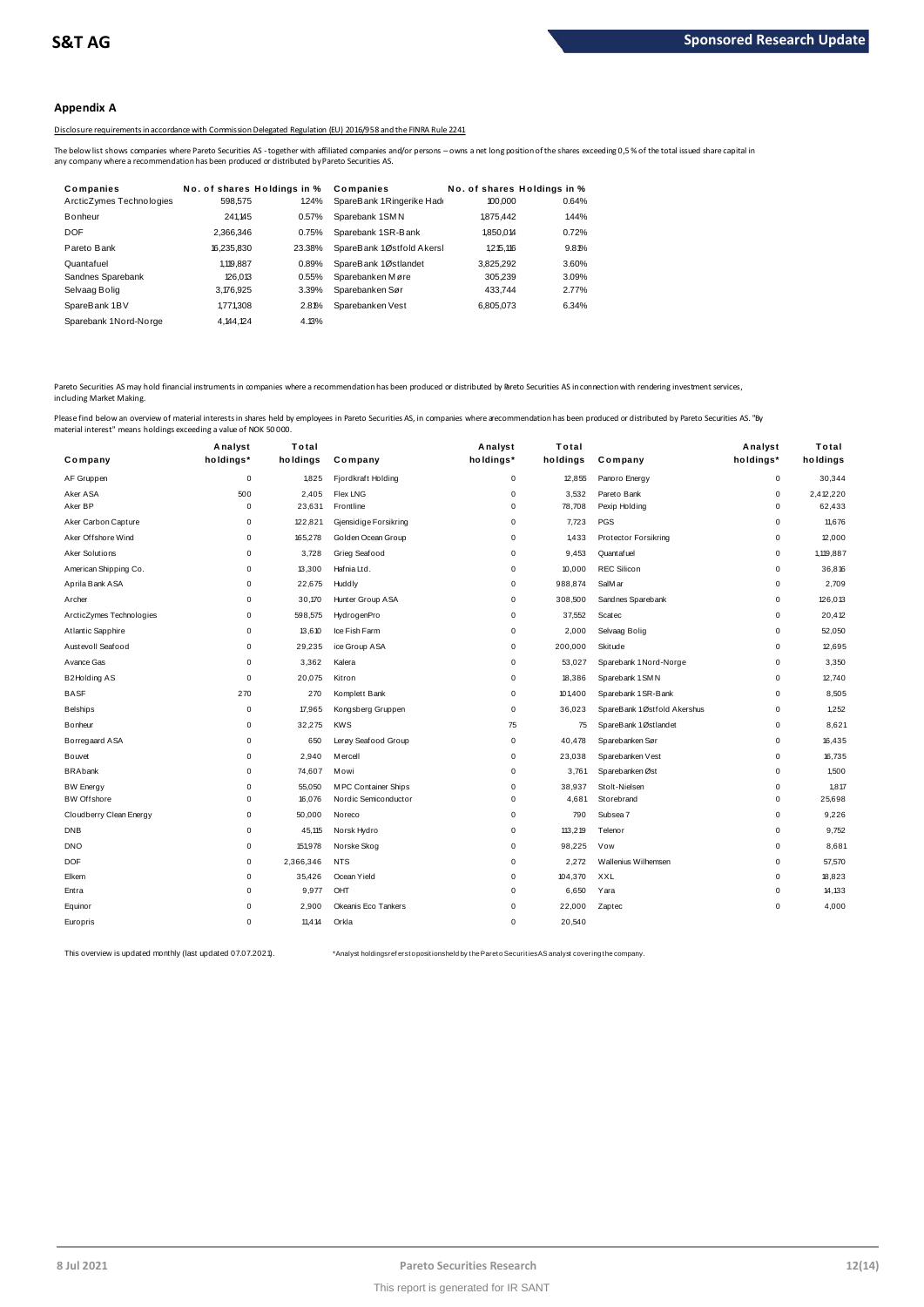## **Appendix B**

Disclosure requirements in accordance with Article 6(1)(c)(iii) of Commission Delegated Regulation (EU) 2016/958

Overview over issuers of financial instruments where Pareto Securities AS have prepared or distributed investment recommendation, where Pareto previous 12 months:

| Securities AS have been lead manager/co-lead manager or have rendered publidy known not immaterial investment banking services over the<br>previous 12 months: |                                    |                                                      |                              |
|----------------------------------------------------------------------------------------------------------------------------------------------------------------|------------------------------------|------------------------------------------------------|------------------------------|
| 24SevenOffice Scandinavia                                                                                                                                      | <b>DLT</b>                         | Komplett Bank                                        | <b>REC Silicon</b>           |
| 2G Energy                                                                                                                                                      | EcoOnline                          | Kraft Bank                                           | Saga Robotics                |
| Advanzia Bank S.A.                                                                                                                                             | <b>ELOP</b>                        | LakersHoldingAS                                      | Salmon Evolution             |
| Africa Energy Corp Corp                                                                                                                                        | Endur ASA                          | Maha Energy                                          | Scorpio Bulkers              |
| Aker ASA                                                                                                                                                       | Energean Israel Finance Ltd.       | Malorama Holding AS                                  | <b>Seafire AB</b>            |
| Aker Clean Hydrogen                                                                                                                                            | Enviv AS (Bookis)                  | Meltwater                                            | SFL Corporation Ltd          |
| Aker Horizons                                                                                                                                                  | Fertiberia S.A.R.L.                | Mercell                                              | SGL TransGroup International |
| Akershus Energi                                                                                                                                                | Fjordkraft Holding                 | Mintra Group                                         | Siccar Point Energy          |
| Akva Group                                                                                                                                                     | Flexistore AS                      | Modex AS                                             | <b>Skitude</b>               |
| Alussa Energy Acquisition Corp (Freyr)                                                                                                                         | Genel Energy                       | <b>MPC Container Ships</b>                           | Smart WiresInc.              |
| American Tanker, Inc.                                                                                                                                          | Gjensidige Forsikring              | MutaresSE&Co.KGaA                                    | Strandline Resources Limited |
| Arctic Fish                                                                                                                                                    | Golden Ocean Group                 | Müller Medien GmbH (United Vertical Talos Energy Inc |                              |
| ArendalsFossekompani                                                                                                                                           | Goliath Offshore                   | Navigator HoldingsLtd.                               | Tise AS                      |
| Attensi                                                                                                                                                        | Halodi RoboticsAS                  | <b>Navios</b>                                        | Trønderenergi AS             |
| Belships                                                                                                                                                       | <b>Heimdall Power</b>              | Next BiometricsGroup                                 | VegfinansAS                  |
| <b>Biolnvent</b>                                                                                                                                               | HKN Energy Ltd                     | Nordic Halibut                                       | Viking ACQ1AS, SPAC          |
| Biomega Group AS                                                                                                                                               | Hof set h BioCare                  | Norlandia Health & Care Group AS                     | Vow                          |
| Boreal Holding AS                                                                                                                                              | House of Control                   | Norse Atlantic                                       | WatercirclesForsikring       |
| Borr Drilling Limited                                                                                                                                          | Huddly                             | Norske Skog                                          | West Coast Salmon            |
| Brooge Energy Limited                                                                                                                                          | HydrogenPro                        | Norwegian Block Exchange                             | Wheel.me                     |
| Bulk Infrastructure Holding                                                                                                                                    | Ice Group Scandinavia HoldingsAS   | OHT                                                  | Ørn Software (View Software) |
| BWEnergy                                                                                                                                                       | Idavang A/S                        | Panoro Energy                                        |                              |
| <b>BWLPG</b>                                                                                                                                                   | Instabank ASA                      | Pelagia Holding AS                                   |                              |
| CentralNic Group PLC                                                                                                                                           | Kalera                             | PetroNor E&P                                         |                              |
| Circa Group                                                                                                                                                    | Keppel FELS Limited                | PetroTal                                             |                              |
| Cloudberry Clean Energy                                                                                                                                        | Kistosplc.                         | Proximar Seafood                                     |                              |
| CrayoNano AS                                                                                                                                                   | Klaveness Combination Carriers ASA | Pryme                                                |                              |
| DigiPlex                                                                                                                                                       | <b>KLP</b>                         | Quant af uel                                         |                              |
| .                                                                                                                                                              | $\overline{\phantom{a}}$           | 0.1000000                                            |                              |

This overview is updated monthly (this overview is for the period 31.05.2020 - 31.05.2021).

## **Appendix C**

Disclosure requirements in accordance with Article 6(3) of Commission Delegated Regulation (EU) 2016/958 **D ist ribut ion of recommendat ions**

| Distribution of recommendations |                |  |  |  |
|---------------------------------|----------------|--|--|--|
| Recommendation                  | % distribution |  |  |  |
| Buy                             | 67%            |  |  |  |
| Hold                            | 30%            |  |  |  |
| Sell                            | 3%             |  |  |  |
|                                 |                |  |  |  |

| Distribution of recommendations (transactions*) |                |
|-------------------------------------------------|----------------|
| Recommendation                                  | % distribution |
| Buy                                             | 95%            |
| Hold                                            | 5%             |
| Sell                                            | 0%             |
|                                                 |                |

\* Companies under coverage with which Pareto Securities Group has on-going or completed public investment banking services in the

previous 12 months.

This overview is updated monthly (last updated 15.06.2021).